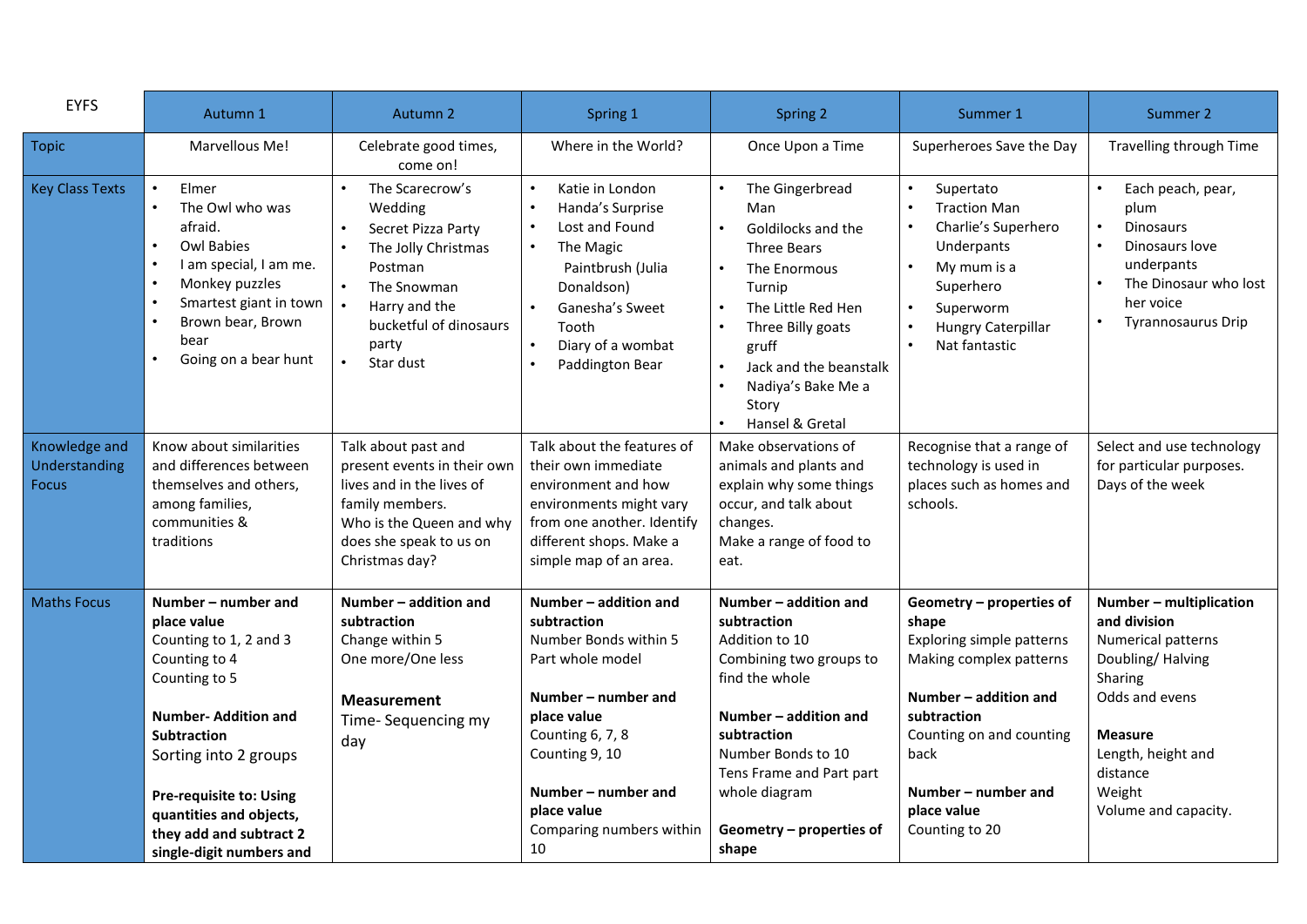|                                     | count on or back to find<br>the answer<br>Comparing quantities of<br>identical objects<br>Comparing quantities of<br>nonidentical objects                                                                              |                                                                                                                           |                                                                                                                           | Spatial awareness<br>2d Shape<br>3d Shape                                      |                                                                                                                       |                                                                                                   |
|-------------------------------------|------------------------------------------------------------------------------------------------------------------------------------------------------------------------------------------------------------------------|---------------------------------------------------------------------------------------------------------------------------|---------------------------------------------------------------------------------------------------------------------------|--------------------------------------------------------------------------------|-----------------------------------------------------------------------------------------------------------------------|---------------------------------------------------------------------------------------------------|
| <b>RE Topic</b>                     | Which stories are special<br>and why?                                                                                                                                                                                  | Which people are special<br>and why?<br>What is Christmas?                                                                | Which places are special<br>and why?                                                                                      | Which times are special<br>and why? What is Easter?                            | Where do we belong?                                                                                                   | What is special about the<br>world and why?                                                       |
| <b>MfL French</b><br>Theme and Song | Greetings: Hello song                                                                                                                                                                                                  |                                                                                                                           | Colours                                                                                                                   |                                                                                | Frere Jacques                                                                                                         |                                                                                                   |
| <b>Music focus</b>                  | Me! (nursery rhymes &<br>action songs)<br>Harvest song                                                                                                                                                                 | My stories (nursery rhymes<br>& action songs)<br>Christmas carols and<br>nativity                                         | Everyone (nursery rhymes<br>& action songs)                                                                               | Our world (nursery rhymes<br>& action songs)                                   | Big bear funk (listen &<br>appraise funk music, play<br>instruments, improvise)                                       | Reflect, rewind and replay<br>(consolidate previous<br>learning)                                  |
| <b>PSHE</b>                         | Who? Me? Being Me in My World<br>I understand how it feels to<br>belong and that we are similar<br>and different                                                                                                       | Changing Me<br>Understand and respect the<br>changes in me and other people                                               | Relationships<br>Understand what makes a good<br>friend                                                                   | <b>Healthy Me</b><br>Understand how to make healthy<br>choices                 | <b>Dreams and Goals</b><br>Understand I have to work hard<br>and be resilient to achieve my<br>goals                  |                                                                                                   |
| <b>Launch and</b><br>destination    | Launch: Children bring into school<br>their welcome GROW packs which<br>contain a picture of themselves<br>and three things that relate to<br>them.<br>Destination: Children to create a<br>book that is all about me. | Launch: Visit the theatre or watch<br>a production or have a drama<br>lesson.<br><b>Destination: Nativity Performance</b> | Launch: Explore and take pictures<br>of the local area.<br>Destination: Building house and<br>building of our local area. | Launch: Hatching of Chicks<br>Destination: Create your own fairy<br>tale story | Launch: Hatching of caterpillar to<br>a butterfly<br>Destination: Create your own<br>superhero character with a story | Launch:<br>Destination: Movie night of<br>all different videos that the<br>children have created. |
| <b>Charter</b><br><b>Experience</b> | Share three<br>$\bullet$<br>interesting facts about<br>your family<br>Visit a library                                                                                                                                  | Perform a song to the<br>$\bullet$<br>school<br>Make a meal in the<br>mud kitchen                                         | Learn about a new<br>country<br>Build a face out of<br>$\bullet$<br>vegetables                                            | $\Box$<br>Visit a farm                                                         | Grow your own<br>plant<br>Watch a chick be born                                                                       | $\Box$<br>Read 10 picture books<br>from CFSA book list                                            |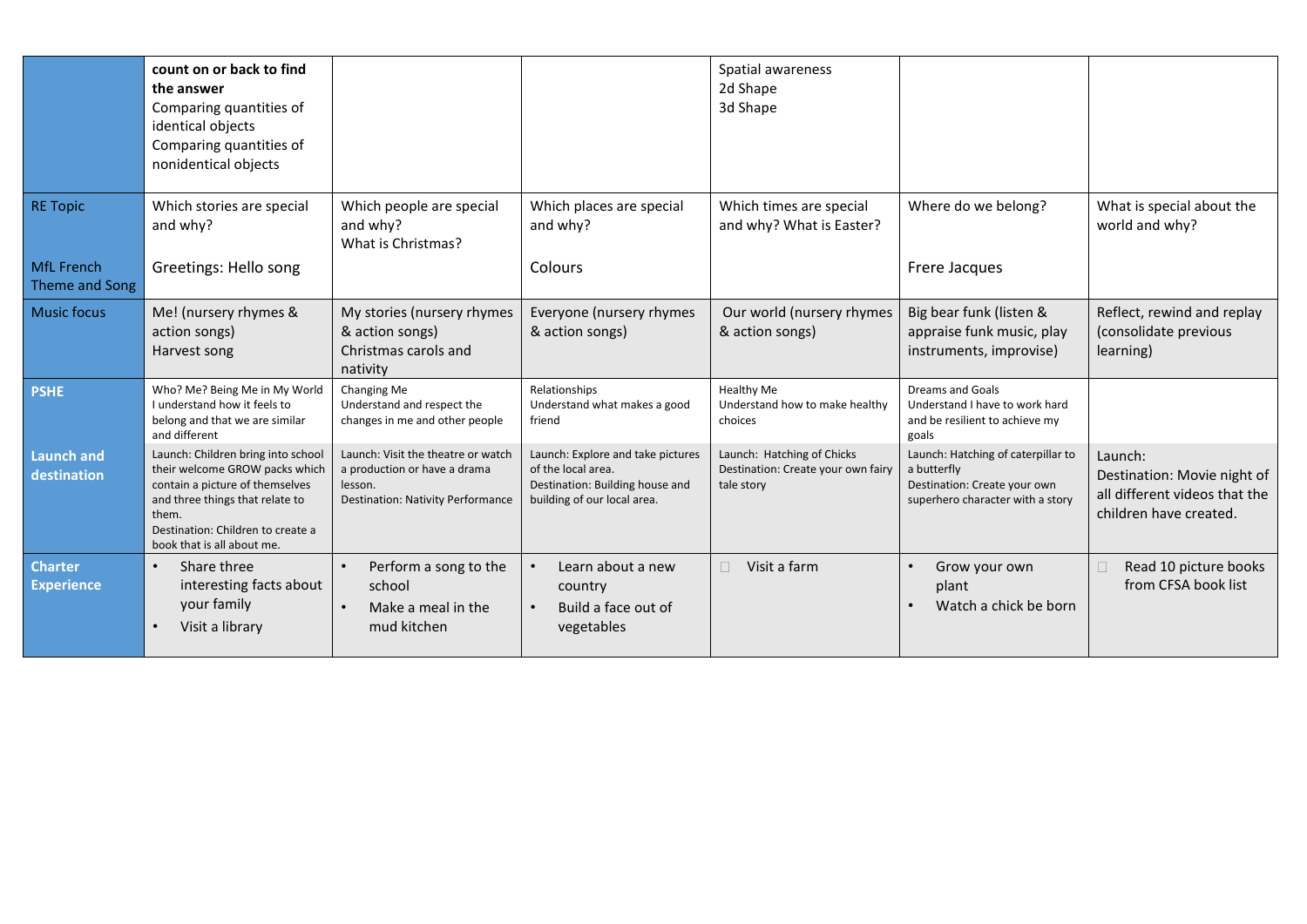| Year 1                                            | <b>Autumn1</b>                                                                                                                                                                                                                                                                                                                                                                                                                                                                                                                                                                                                                     | <b>Autumn 2</b>                                                                                                                                                                                                                                                                                                                                                                                                                                                                                                                                                                                                   | <b>Spring 1</b>                                                                                                                                                                                                                                                                                                                                                                                                                                                 | <b>Spring 2</b>                                                                                                                                                                                                                                                                                                                                                                        | Summer 1                                                                                                                                                                                                                                                                                                                                                                                                                                                    | <b>Summer 2</b>                                                                                                                                                                                                                                                                                                                                     |
|---------------------------------------------------|------------------------------------------------------------------------------------------------------------------------------------------------------------------------------------------------------------------------------------------------------------------------------------------------------------------------------------------------------------------------------------------------------------------------------------------------------------------------------------------------------------------------------------------------------------------------------------------------------------------------------------|-------------------------------------------------------------------------------------------------------------------------------------------------------------------------------------------------------------------------------------------------------------------------------------------------------------------------------------------------------------------------------------------------------------------------------------------------------------------------------------------------------------------------------------------------------------------------------------------------------------------|-----------------------------------------------------------------------------------------------------------------------------------------------------------------------------------------------------------------------------------------------------------------------------------------------------------------------------------------------------------------------------------------------------------------------------------------------------------------|----------------------------------------------------------------------------------------------------------------------------------------------------------------------------------------------------------------------------------------------------------------------------------------------------------------------------------------------------------------------------------------|-------------------------------------------------------------------------------------------------------------------------------------------------------------------------------------------------------------------------------------------------------------------------------------------------------------------------------------------------------------------------------------------------------------------------------------------------------------|-----------------------------------------------------------------------------------------------------------------------------------------------------------------------------------------------------------------------------------------------------------------------------------------------------------------------------------------------------|
| <b>Topic</b>                                      | Land Ahoy! A pirates guided tour<br>of the UK                                                                                                                                                                                                                                                                                                                                                                                                                                                                                                                                                                                      | <b>Toy Story (Victorians)</b>                                                                                                                                                                                                                                                                                                                                                                                                                                                                                                                                                                                     | <b>Magnificent Beasts</b>                                                                                                                                                                                                                                                                                                                                                                                                                                       | Fire! Fire! (swapped with light and<br>dark due to lockdown)                                                                                                                                                                                                                                                                                                                           | Light and dark - Blast off!                                                                                                                                                                                                                                                                                                                                                                                                                                 | May Day!                                                                                                                                                                                                                                                                                                                                            |
| <b>Key texts</b>                                  | The big book of the UK<br>The Pirates next Door<br>The Night Pirates<br>Pirate Tree<br>Captain Flinn and the Pirate<br><b>Dinosaurs</b>                                                                                                                                                                                                                                                                                                                                                                                                                                                                                            | Major Glad and Major Dizzy<br>The lost toy museum<br><b>Vile Victorians</b><br>Nightmare before Christmas                                                                                                                                                                                                                                                                                                                                                                                                                                                                                                         | <b>Funny Bones</b><br>Where the Wild Things are<br>Diary of a Wombat (Days of the<br>Week SPAG link)<br>Little Red and the very hungry lion                                                                                                                                                                                                                                                                                                                     | Vlad and the Great Fire of London<br>The Great Fire Of London - Liz<br>Gogerly<br>The Baker's Boy and the Great Fire<br>of London<br>Iggy Peck Architect                                                                                                                                                                                                                               | The King who was afraid of the<br>dark<br>Make it grow<br>Man in the moon, a day in the life<br>of Bob<br><b>Whatever Next</b><br>The Owl that Was Afraid of the<br>Dark                                                                                                                                                                                                                                                                                    | Lighthouse Keepers Lunch<br>Rosie Reveer Engineer<br>Town is by the sea                                                                                                                                                                                                                                                                             |
| <b>Science</b><br><b>Week focus</b>               | Weather & seasons                                                                                                                                                                                                                                                                                                                                                                                                                                                                                                                                                                                                                  | Seasons                                                                                                                                                                                                                                                                                                                                                                                                                                                                                                                                                                                                           | Animals inc humans - Why can't I<br>fly?                                                                                                                                                                                                                                                                                                                                                                                                                        | <b>Everyday Materials</b>                                                                                                                                                                                                                                                                                                                                                              | Plants                                                                                                                                                                                                                                                                                                                                                                                                                                                      | Seasons                                                                                                                                                                                                                                                                                                                                             |
| <b>Curriculum</b><br><b>Driver</b>                | Geography                                                                                                                                                                                                                                                                                                                                                                                                                                                                                                                                                                                                                          | <b>History</b>                                                                                                                                                                                                                                                                                                                                                                                                                                                                                                                                                                                                    | Geography                                                                                                                                                                                                                                                                                                                                                                                                                                                       | <b>History</b>                                                                                                                                                                                                                                                                                                                                                                         | Geography                                                                                                                                                                                                                                                                                                                                                                                                                                                   | <b>History</b>                                                                                                                                                                                                                                                                                                                                      |
| <b>Key</b><br><b>Concepts</b><br>and<br>questions | Capital cities, 4 countries & 3 seas<br>of the UK. *Emphasis on London<br>to prep for Great Fire<br>We embark on a tour around the<br>British Isles. What will we find and<br>what will we need to wear?<br>Identify land and water on a<br>map/atlas (seas and rivers)<br>Location of the UK<br>Use of 4 point compass direction<br>Is it always sunny by the sea?<br>Identify seasonal changes<br>Introduce and embed vocabulary<br>Coast, cliff, port, harbour<br>Re-visit types of weather<br>We are weather reporters - link to<br>Science. Can we make a weather<br>report using apps from different<br>locations in the UK? | <b>Changes beyond living memory</b><br>(Victorians)<br>Journey back in time to the<br>Victorian era<br>How do we know what Victorian<br>children played with?<br>How toys have changed since<br>Victorian times?<br>What was school like for Victorian<br>children?<br>Events within living memory<br>What toys do we play with today?<br>Look at the toys of<br>parents/grandparents. How are<br>they different?<br>Events beyond living memory that<br>are commemorated<br>Why do we have Christmas trees?<br>Why do we exchange gifts at<br>Christmas?<br>What did the Victorians eat for<br>Christmas dinner? | Key physical features of the UK<br>Do animals live in cities?<br>Identify animals that live in cities<br>around the world. Use contrasting<br>cities.<br>Which animals live in the UK.<br>Compare with animals around the<br>world.<br>Introduce and embed the concept<br>habitat<br>Use observation and field work.<br>Use of locational language.<br>What animals can we find in our<br>school environment?<br>Create a simple map using symbols<br>and a key | <b>Events beyond living memory</b><br>Great Fire of London<br>When did it happen? Use a<br>timeline to place it.<br>What was Pudding Lane like before<br>the Great Fire?<br>How were houses different then?<br>How do we know what happened?<br>Significant historical people<br>Samuel Pepys Was Samuel Pepys<br>diary a reliable source?<br>How did the great fire change<br>London? | Nocturnal animals - build on<br>previous work on animals<br>Sources of light<br>Why is sunlight important (link to<br>Science Plants)<br>Space - what's out there. The sun<br>and planets.<br>Field work - how do we know what<br>is in space?<br>What can photos taken<br>in space tell us about Earth?<br>What can Tim Peake and Chris<br>Hadfield see from Space?<br>Use globes and atlases to find the<br>UK and the countries and cities<br>within it. | Significant historical people<br><b>Grace Darling</b><br>Why was she a hero?<br>When did she live?<br>What was life like for Grace?<br>What can we learn from a picture?<br>How does she compare to modern<br>day life boat rescuers?<br>How can we stay safe at the<br>seaside.<br>What role did lifeboats play in<br>passengers from the Titanic? |
| <b>Mini driver</b>                                | <b>History</b>                                                                                                                                                                                                                                                                                                                                                                                                                                                                                                                                                                                                                     | <b>Design Technology</b>                                                                                                                                                                                                                                                                                                                                                                                                                                                                                                                                                                                          |                                                                                                                                                                                                                                                                                                                                                                                                                                                                 | Design Technology                                                                                                                                                                                                                                                                                                                                                                      | <b>History</b>                                                                                                                                                                                                                                                                                                                                                                                                                                              | <b>Design Technology</b>                                                                                                                                                                                                                                                                                                                            |
|                                                   | History of Me and my Family -<br>what sort of holidays did my<br>grandparents have?<br>Were their holiday clothes<br>different to ours?<br>What can we learn from our<br>relatives?                                                                                                                                                                                                                                                                                                                                                                                                                                                | Explore & use mechanisms<br>Flaps, Sliders and levers design<br>and make 'a me that moves' -<br>choosing what and how they will<br>make themselves move. Look at<br>pop up books.                                                                                                                                                                                                                                                                                                                                                                                                                                 |                                                                                                                                                                                                                                                                                                                                                                                                                                                                 | Structures. Future builders<br>Structures and free standing<br>structures<br>Create own buildings out of<br>different materials. Which make<br>the strongest, most stable<br>buildings?                                                                                                                                                                                                | Living memory history - Tim Peak<br>What did he do?<br>How do we know?<br>What questions would we ask him<br>if we met him?                                                                                                                                                                                                                                                                                                                                 | Pulleys, axles and wheels<br>Create own pulley system to<br>transport a picnic to the<br>lighthouse.<br>The best lunchbox. Evaluate how a<br>range of lunchboxes and lunches<br>compare keeping food cool and<br>dry.                                                                                                                               |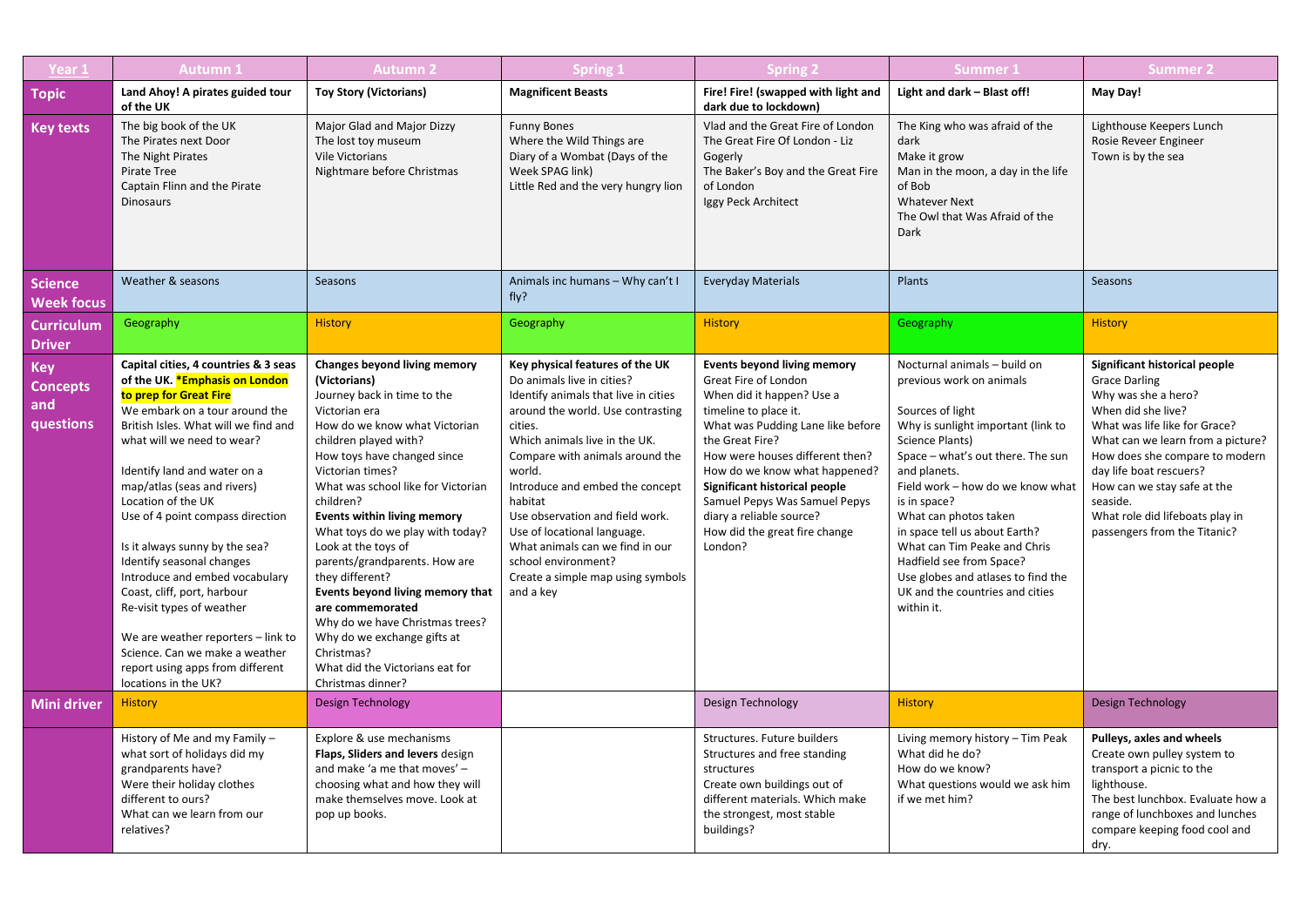|                                                  |                                                                                                                                                                                                                                   |                                                                                                                                                                                                                         |                                                                                                                                                                                                                                                                                                                                                                                                         |                                                                                                            |                                                                                                                                                                                                                    | Prepare fruit and vegetables.<br>Design and make a healthy lunch                                                                                                                 |
|--------------------------------------------------|-----------------------------------------------------------------------------------------------------------------------------------------------------------------------------------------------------------------------------------|-------------------------------------------------------------------------------------------------------------------------------------------------------------------------------------------------------------------------|---------------------------------------------------------------------------------------------------------------------------------------------------------------------------------------------------------------------------------------------------------------------------------------------------------------------------------------------------------------------------------------------------------|------------------------------------------------------------------------------------------------------------|--------------------------------------------------------------------------------------------------------------------------------------------------------------------------------------------------------------------|----------------------------------------------------------------------------------------------------------------------------------------------------------------------------------|
| <b>Maths</b><br><b>Coverage</b><br><b>RE Key</b> | Number - number and place<br>value<br>Numbers to 10<br>Number – number and place<br>value<br>Part-whole within 10<br>Number - addition and<br>subtraction<br>Addition and subtraction<br>within 10<br>Who is a Christian and what | Number - addition and<br>subtraction<br>Addition and subtraction<br>within 10<br>Geometry - properties of<br>shape<br>2D and 3D shapes<br>Number – number and place<br>value<br>Numbers to 20<br>What makes some places | Number - addition and<br>subtraction<br>Addition within 20<br>Number - addition and<br>subtraction<br>Subtraction within 20<br>How and why do we celebrate special and sacred times?                                                                                                                                                                                                                    | Number - number and place<br>value<br>Numbers to 50<br><b>Measurement</b><br>Introducing length and height | Number - multiplication and<br>division<br>Multiplication<br>Number - multiplication and<br>division<br>Division<br>Number - fractions<br>Halves and quarters<br>What does it mean to belong to a faith community? | Geometry - position and<br>direction<br>Position and direction<br>Number – number and place<br>value<br>Numbers to 100<br><b>Measurement</b><br>Time<br><b>Measurement Money</b> |
| question                                         | do they believe?                                                                                                                                                                                                                  | sacred?                                                                                                                                                                                                                 |                                                                                                                                                                                                                                                                                                                                                                                                         |                                                                                                            |                                                                                                                                                                                                                    |                                                                                                                                                                                  |
| <b>Art theme</b>                                 | Van Gogh - landscapes, nature,<br>sunflowers, starry night (artist)<br>Find collections of colour in the<br>environment - natural<br>materials art (materials)                                                                    | Self portraits - shading and<br>toning (drawing, technique -<br>space, form, line)<br>Observational drawings of old<br>and new toys (drawing,<br>technique - form)                                                      | Habitat dioramas - (materials:<br>design and make) Where<br>would the Loch Ness monster<br>live?<br>Sunset painting and primary<br>colour mixing (painting,<br>technique - colour)<br>African Art - Look at Pointillist<br>painting (painting, technique -<br>pattern, line, shape)<br>African Art patterns - stitching<br>on binka material (craft,<br>materials, technique -<br>pattern, line, shape) | <b>Building houses/structures</b><br>(materials: design and make)<br>William Morris - wallpaper<br>designs | Explore clay to make sculptures<br>- lighthouses (sculpture)<br>Whole School Art exhibition -<br>Inspired by an accomplished<br>artist                                                                             | Paper mache planets<br>(materials: design and make)<br>Explore how texture can be<br>achieved in different ways<br>(technique - texture)                                         |
| <b>Computing</b><br>focus                        | E Safety What is the internet<br>Coding                                                                                                                                                                                           | E Safety SMART rules<br>Multimedia                                                                                                                                                                                      | E Safety Acceptable Use<br>Coding                                                                                                                                                                                                                                                                                                                                                                       | E Safety Passwords<br>Multimedia                                                                           | E Safety Being Alert<br>Data Handling<br>Technology in our lives                                                                                                                                                   | E Safety Keeping Personal<br><b>Information Private</b><br>Technology in our lives/Coding                                                                                        |
| <b>Mfl French</b><br>theme and<br>song           | 1-10 number song, colours                                                                                                                                                                                                         | Animals/Pets                                                                                                                                                                                                            | Musical instruments - I<br>play                                                                                                                                                                                                                                                                                                                                                                         | Fruits - I like/don't like                                                                                 | Vegetables - I would like                                                                                                                                                                                          | I can                                                                                                                                                                            |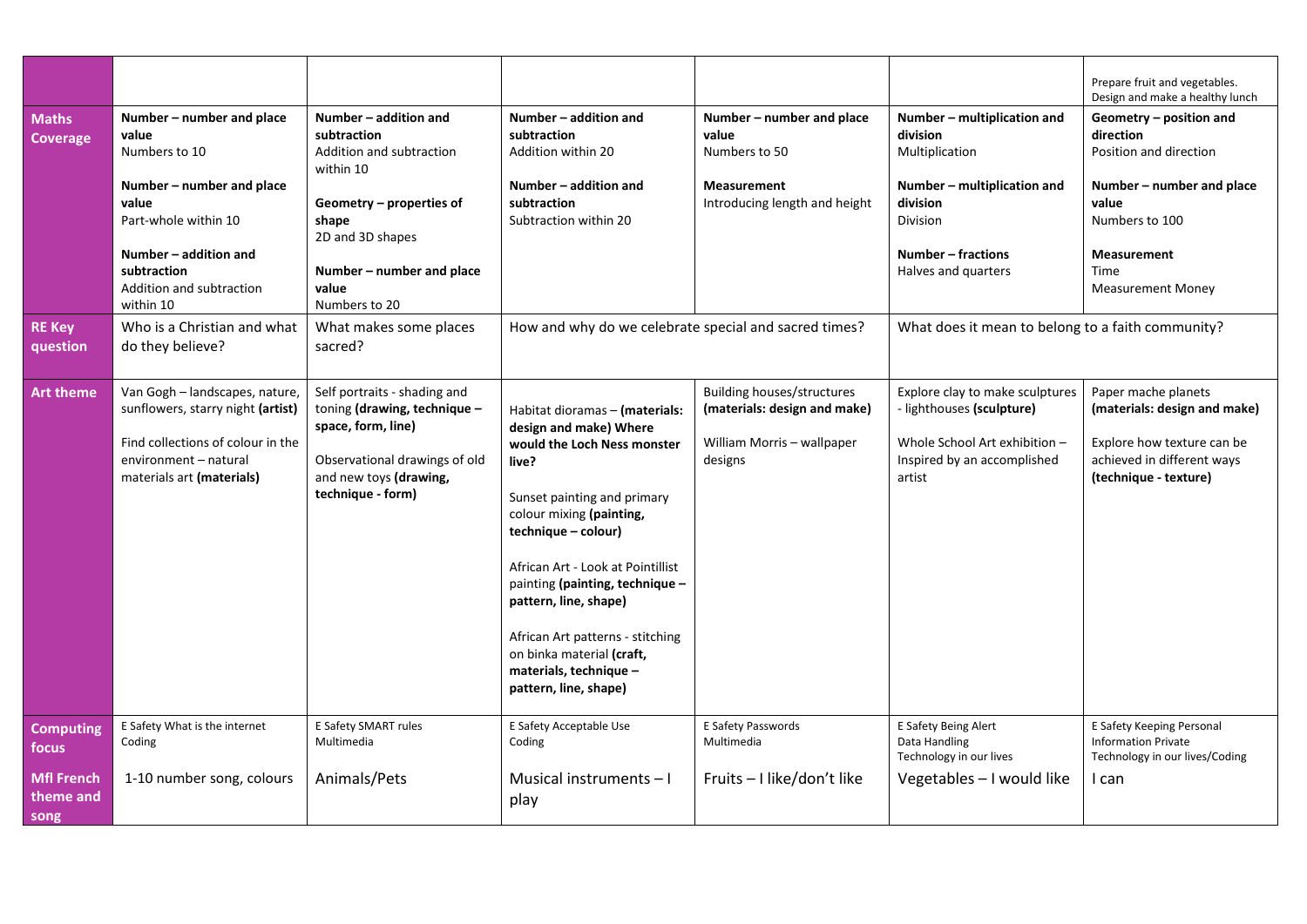| <b>Music</b>                        | Our favourite songs - class anthem<br>Hey you!<br>Find the pulse, clap the rhythm,<br>sing, improvise & compose<br>Play C & G notes     | Singing & performing:<br>Rhythm in the way we walk and<br>Banana rap<br>Find the pulse, clap the rhythm,<br>sing, pitch (high & low), perform<br>and share        | In the Groove<br>Find the pulse, clap the rhythm,<br>sing, improvise & compose<br>Play C & D notes, perform and<br>share, compose a simple melody | Round & Round<br>Find the pulse, clap the rhythm,<br>sing, pitch (high & low), perform<br>and share. Improvise using notes D<br>8E | Your imagination<br>Find the pulse, clapping rhythm,<br>singing, play instruments (C or C &<br>G). Improvise with C & D. Compose<br>simple melody C & D or C, D & E | Reflect, rewind and replay<br>Consolidate previous learnnig                                          |
|-------------------------------------|-----------------------------------------------------------------------------------------------------------------------------------------|-------------------------------------------------------------------------------------------------------------------------------------------------------------------|---------------------------------------------------------------------------------------------------------------------------------------------------|------------------------------------------------------------------------------------------------------------------------------------|---------------------------------------------------------------------------------------------------------------------------------------------------------------------|------------------------------------------------------------------------------------------------------|
| <b>PSHE</b>                         | Being Me in My World<br>I can name and talk about my<br>feelings. I can say what mnakes me<br>special                                   | <b>Celebrating Difference</b><br>I understand the importance of<br>respecting others                                                                              | Dreams and Goals<br>I know the characteristics and<br>benefits of an active, healthy<br>lifestyle.                                                | Healthy Me<br>I know the importance of positive<br>relationships                                                                   | Relationships<br>I know all families are not the<br>same. My family tree                                                                                            | Changing Me<br>I know about the concept of<br>privacy and that each person's<br>body belongs to them |
| <b>Launch and</b><br>destination    | Launch - Pirates Tea Party (Mon<br>14th September<br>Destination - create own family<br>tree artwork to sell to parents<br>(Enterprise) | Launch - Sudbury Museum of<br>Childhood?<br>Crich Tramway Museum?<br>Destination - Make a toy - have a<br>stand to display toys we made at<br>the Christmas Fair. | Launch - Yorkshire Wildlife Park -<br>habitats and conservation<br>Destination - art exhibition 'We are<br>explorers'                             | Fire fighters to visit                                                                                                             | Visit Space Centre/Planetarium<br>visitors into school.<br>Art work/DT exhibition                                                                                   | Maypole dancers into school?<br>Maypole dancing exhibition                                           |
| <b>Chellaston</b><br><b>Charter</b> | Build sandcastles/sand castle<br>competition                                                                                            | Crich Tramway Museum?                                                                                                                                             | Visit a wild life park                                                                                                                            | Meet a fire man                                                                                                                    | Look through a telescope                                                                                                                                            | Dance around a Maypole                                                                               |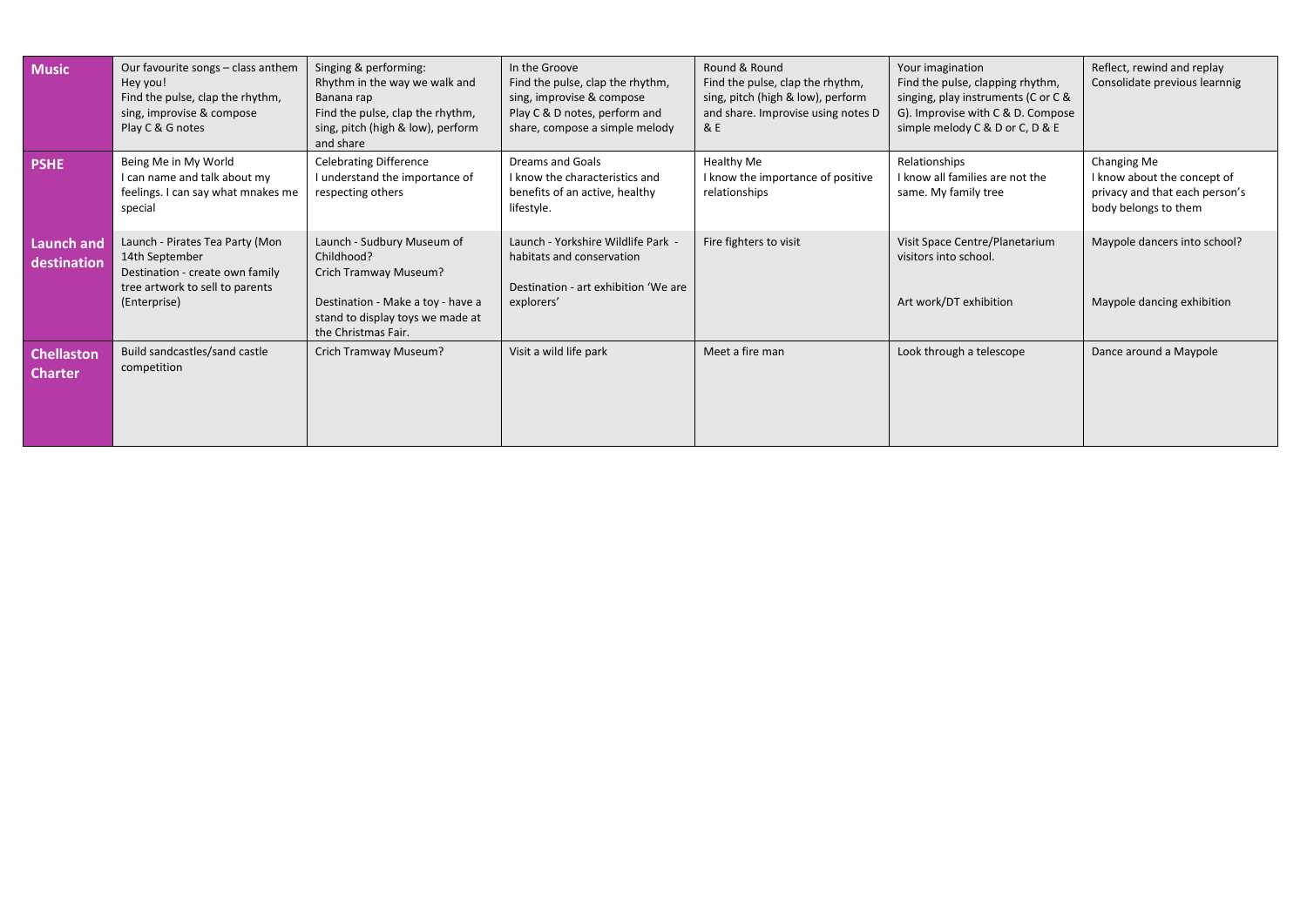| Year 2               | <b>Autumn 1</b>                                                                                                                                                                                                                                                                                                                                                                                                                  | <b>Autumn 2</b>                                                                                                                                                                                                                                                                               | <b>Spring 1</b>                                                                                                                                                                                                                                                          | <b>Spring 2</b>                                                                                                                                                                           | Summer 1                                                                                                                                                     | <b>Summer 2</b>                                                                                                                                                                                                                                                                                                                                                                                                                                                                                     |
|----------------------|----------------------------------------------------------------------------------------------------------------------------------------------------------------------------------------------------------------------------------------------------------------------------------------------------------------------------------------------------------------------------------------------------------------------------------|-----------------------------------------------------------------------------------------------------------------------------------------------------------------------------------------------------------------------------------------------------------------------------------------------|--------------------------------------------------------------------------------------------------------------------------------------------------------------------------------------------------------------------------------------------------------------------------|-------------------------------------------------------------------------------------------------------------------------------------------------------------------------------------------|--------------------------------------------------------------------------------------------------------------------------------------------------------------|-----------------------------------------------------------------------------------------------------------------------------------------------------------------------------------------------------------------------------------------------------------------------------------------------------------------------------------------------------------------------------------------------------------------------------------------------------------------------------------------------------|
| <b>Topic</b>         | We are engineers                                                                                                                                                                                                                                                                                                                                                                                                                 | Farm to Fork                                                                                                                                                                                                                                                                                  | <b>Extreme Planet</b>                                                                                                                                                                                                                                                    | Fit for a King (or Queen)!                                                                                                                                                                | One Upon a Time - Kings and<br>Queens                                                                                                                        | Dastardly diseases & marvellous<br>medics                                                                                                                                                                                                                                                                                                                                                                                                                                                           |
| <b>Key Texts</b>     | Mrs Armitages Bicycle<br>Rosie Reveer Engineer<br>Iggy Peck Architect                                                                                                                                                                                                                                                                                                                                                            | <b>Fantastic Mr Fox</b><br>The Hedgehog-<br>Weslandia<br>The Flower- John Light                                                                                                                                                                                                               | Lila and the secret of rain<br>Snail and the whale<br>Little Red and the very hungry lion<br>The Story of Flight<br>Meerkat Mail                                                                                                                                         | The kiss that missed<br>Non fiction castle book<br>Meerkat Mail - Emily Gravett                                                                                                           | The paper bag Princess<br>The boy who grew dragons<br>George and the Dragon -<br>Christopher Wormell<br>Rumplestiltskin<br>Who's afraid of the big bad book? | Florence Nightingale - Sally Hewitt<br>Vlad and the Florence Nightingale<br>Adventure<br>George's Marvellous Medicine                                                                                                                                                                                                                                                                                                                                                                               |
| Science<br>focus     | Uses of everyday materials                                                                                                                                                                                                                                                                                                                                                                                                       | Plants                                                                                                                                                                                                                                                                                        | Living things and their habitats                                                                                                                                                                                                                                         | Living things and their habitats                                                                                                                                                          | Animals including humans                                                                                                                                     | Everyday materials                                                                                                                                                                                                                                                                                                                                                                                                                                                                                  |
| Curriculum<br>driver | Design Technology                                                                                                                                                                                                                                                                                                                                                                                                                | Geography                                                                                                                                                                                                                                                                                     | Geography                                                                                                                                                                                                                                                                | Geography                                                                                                                                                                                 | <b>History</b>                                                                                                                                               | <b>History</b>                                                                                                                                                                                                                                                                                                                                                                                                                                                                                      |
| Key<br>concepts      | D&T Mechanisms.<br>Wheels and axles. How do wheels<br>work? Identify what the problem is<br>with a range of broken wheels.<br>Wacky races - using the designs<br>children have made<br>Use ICT to design and mock up a<br>template                                                                                                                                                                                               | Where does my food come from? Is<br>it fair? How big is my footprint on<br>the world?<br>Food travel and production in<br>Europe<br>Does my Christmas food cost the<br>earth?<br>Human and physical geography<br>Use simple compass directions and<br>locational and directional<br>knowledge | <b>Locational Knowledge</b><br>Name and locate the world's seven<br>continents and five oceans<br>Which climate zone makes the best<br>holiday destination and why?                                                                                                      | Geographical skills and fieldwork<br>Castles of Derbyshire - key human<br>and physical features<br>- use aerial photographs and plan<br>perspectives to recognise<br>landmarks<br>Tutbury | Chronology of rulers<br>Compare the lives of significant<br>individuals.<br>Mary Queen of Scots<br>How was Mary's life different to<br>Queen Elizabeth 11?   | Significant historical people in their<br>own locality<br>When did Florence Nightingale live?<br>Why do we remember her?<br>What is her connection to Derby?<br>Compare Florence Nightingale and<br>Mary Seacole<br>How do we challenge stereotypes?<br>How were they treated differently?<br>How did they make things better?<br>The plague - London & Eyam<br>When was the plague? What<br>caused it? Can you remember<br>Samuel Pepys? What did he say<br>about the plague? Who was<br>affected? |
| Mini driver          | History of Chellaston - local<br>detectives<br>How has our local area changed?<br>What is there now that wasn't 100-<br>500 years ago?<br>How long has our school been here<br>for? What was here before?<br>What is the oldest building in<br>Chellaston?<br>History of the motor vehicle<br>Who was Henry Ford and what did<br>he become famous for?<br>How did people travel before cars?<br>How have cars changed over time? | <b>D&amp;T Templates and joining</b><br>techniques. Christmas Crackers<br>Evaluate and make Christmas<br>crackers - what makes a good one?<br>Geography<br>Compare Jamaica to Derby.<br>What are the differences in climate?<br>Could we grow the same herbs as<br><b>Mary Seacole?</b>       | <b>History of travel</b><br>Chronology of travel - building on<br>history of motor car in Autumn 1:<br>ocean liner, planes<br>Explore how developments in air,<br>rail and sea travel have enables us<br>to travel the globe.<br>Who could go on holiday in the<br>past? | History – who is the King of the<br>Castle?<br>Recap chronology through rulers in<br><b>Britain</b>                                                                                       |                                                                                                                                                              | D&T Food. Where does food come<br>from?<br>World cook- make a recipe inspired<br>by another country.                                                                                                                                                                                                                                                                                                                                                                                                |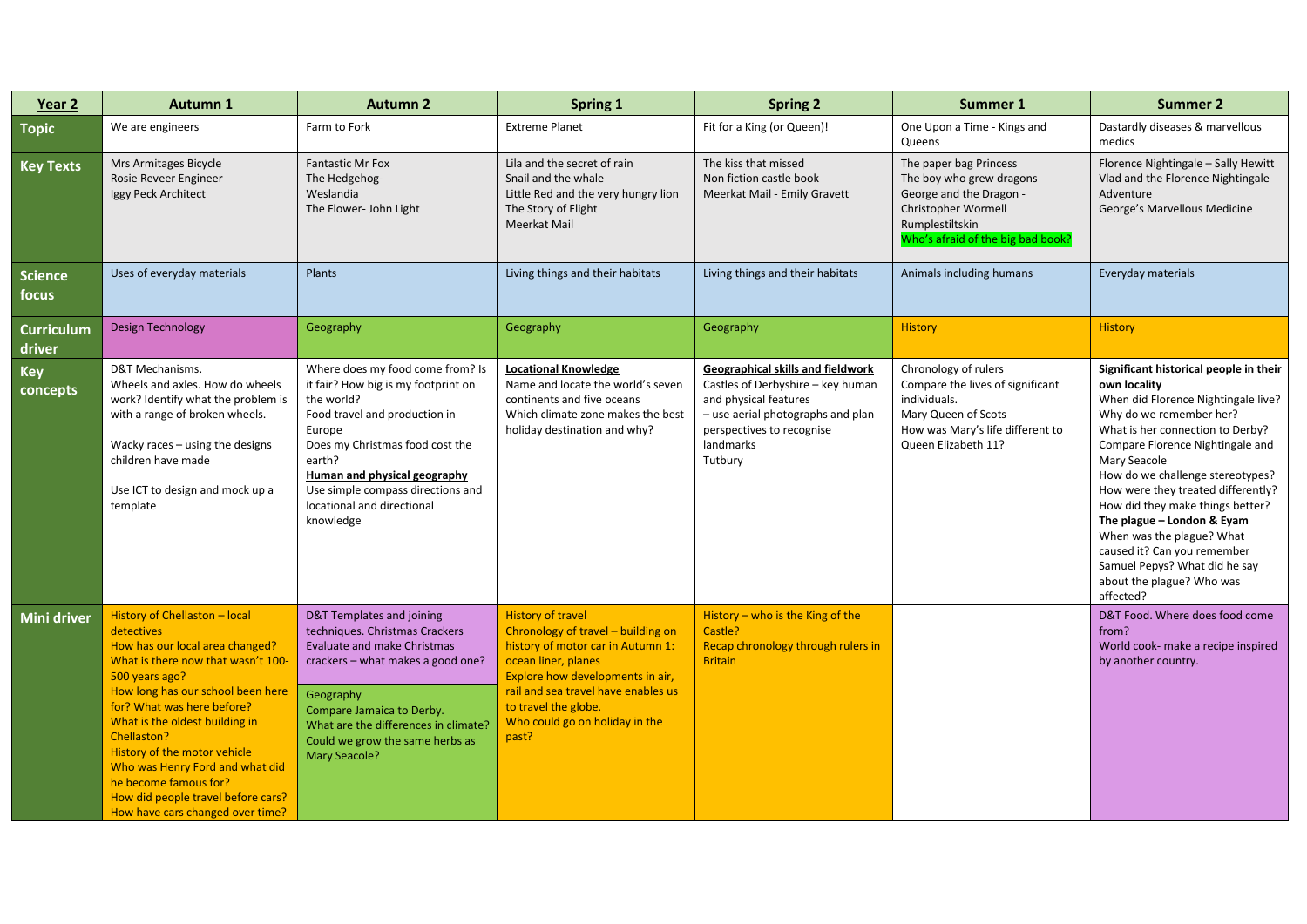| <b>Maths</b><br>coverage               | Number – number and<br>place value<br>Numbers to 100<br>Number - addition and<br>subtraction<br>Addition and subtraction<br>Number - addition and<br>subtraction<br>Addition and subtraction | <b>Measurement</b><br>Money<br>Number - multiplication<br>and division<br>Multiplication and division                                     | Number-multiplication<br>and division<br>Multiplication and<br>division<br><b>Statistics</b><br><b>Statistics</b>                         | <b>Measurement</b><br>Length and height<br>Geometry- properties of<br>shape<br>Properties of shapes<br><b>Number-Fractions</b><br><b>Fractions</b> | Geometry - position and<br>direction Position and<br>direction<br>Number - addition and<br>subtraction Problem<br>solving and efficient<br>methods                                        | <b>Measurement</b><br>Time<br><b>Measurement</b><br>Weight, volume and<br>temperature              |
|----------------------------------------|----------------------------------------------------------------------------------------------------------------------------------------------------------------------------------------------|-------------------------------------------------------------------------------------------------------------------------------------------|-------------------------------------------------------------------------------------------------------------------------------------------|----------------------------------------------------------------------------------------------------------------------------------------------------|-------------------------------------------------------------------------------------------------------------------------------------------------------------------------------------------|----------------------------------------------------------------------------------------------------|
| <b>RE</b><br><b>Question</b>           | Who is a Muslim and what<br>do they believe?                                                                                                                                                 | How and why do we<br>celebrate special and sacred<br>times?                                                                               | How should we care for the world, and why does it matter?                                                                                 |                                                                                                                                                    | Who is Jewish and what do<br>they believe?                                                                                                                                                | What can we learn from<br>sacred books?                                                            |
| <b>Art theme</b>                       | Making vehicles (materials:<br>design and make)                                                                                                                                              | Art in Jamaica (technique -<br>pattern, colour, shape,<br>space)                                                                          | William Morris - focus on<br>nature, plants, nature<br>printing (artist)<br>Observational drawings of<br>the world around us<br>(drawing) | Portraits (drawing,<br>techniques - line, shape,<br>form)                                                                                          | Clay castles (sculpture)<br>Whole School Art exhibition                                                                                                                                   | Painting of animals in the<br>style of Picasso (artist,<br>painting, technique -<br>colour, shape) |
| <b>Computing</b><br>theme              | Coding                                                                                                                                                                                       |                                                                                                                                           | Data Handling                                                                                                                             |                                                                                                                                                    | Technology in our lives                                                                                                                                                                   |                                                                                                    |
| <b>MFL French</b><br>theme and<br>song | Hello - my name is<br>1-10 number song & colours                                                                                                                                             | Animals                                                                                                                                   | Musical instruments $-1$<br>play                                                                                                          | Fruits - I like/don't like                                                                                                                         | Vegetables - I would like                                                                                                                                                                 | I can                                                                                              |
| <b>Music</b>                           | Our favourite songs - class anthem<br>Hands, feet, heart<br>Find the pulse, singing, playing<br>instruments (G, G & A), improvise<br>(C & G), compose C & D or C, D & E                      | Ho, ho, ho<br>Listening, find the pulse, clapping<br>rhythms, pitch (high & low), playing<br>instruments up to 3 notes (G or G, A<br>& B) | I wanna play in a band<br>Find the pulse, singing, playing<br>instruments (F, D & C), improvise (F<br>& G), compose F & G or F, G & A     | Zoo time<br>Listening, find the pulse, clapping<br>rhythms, pitch (high & low), playing<br>instruments up to 3 notes (C or C, &<br>D)              | Friendship song<br>Listening, find the pulse, clapping<br>rhythms, pitch (high & low), playing<br>instruments up to 3 notes (C or E &<br>G) Improvise C & D, Compose C & D<br>or C, D & E | Reflect, rewind and replay<br>(consolidate previous learning)                                      |
| <b>PSHE</b>                            | Being me in my world: Respecting<br>others, courtesy & manners                                                                                                                               | Celebrating difference:<br>characteristics of friendship                                                                                  | Dreams and goals: self respect &<br>happiness, emotions                                                                                   | Healthy Me: self care, mental<br>wellbeing, where to get advice                                                                                    | Relationships: privacy, family,<br>internet safety                                                                                                                                        | Changing me: Name body parts                                                                       |
| Launch and<br>destination              | Walk around the local area                                                                                                                                                                   |                                                                                                                                           | Visit EMA                                                                                                                                 | Visit to Belvoir Castle - prior<br>knowledge before Kings and<br>Queens topic                                                                      | Dress up day of Kings and Queens                                                                                                                                                          | Trip to Eyam                                                                                       |
| <b>Chellaston</b><br><b>Charter</b>    | Write a thank you letter to<br>someone who cares for you                                                                                                                                     | Donate something to charity                                                                                                               | Carry out a random act of<br>kindness                                                                                                     | Go on a scavenger hunt/create<br>a scavenger hunt for someone<br>else                                                                              | Dress up as one of your heroes.                                                                                                                                                           | Go on a bug hunt                                                                                   |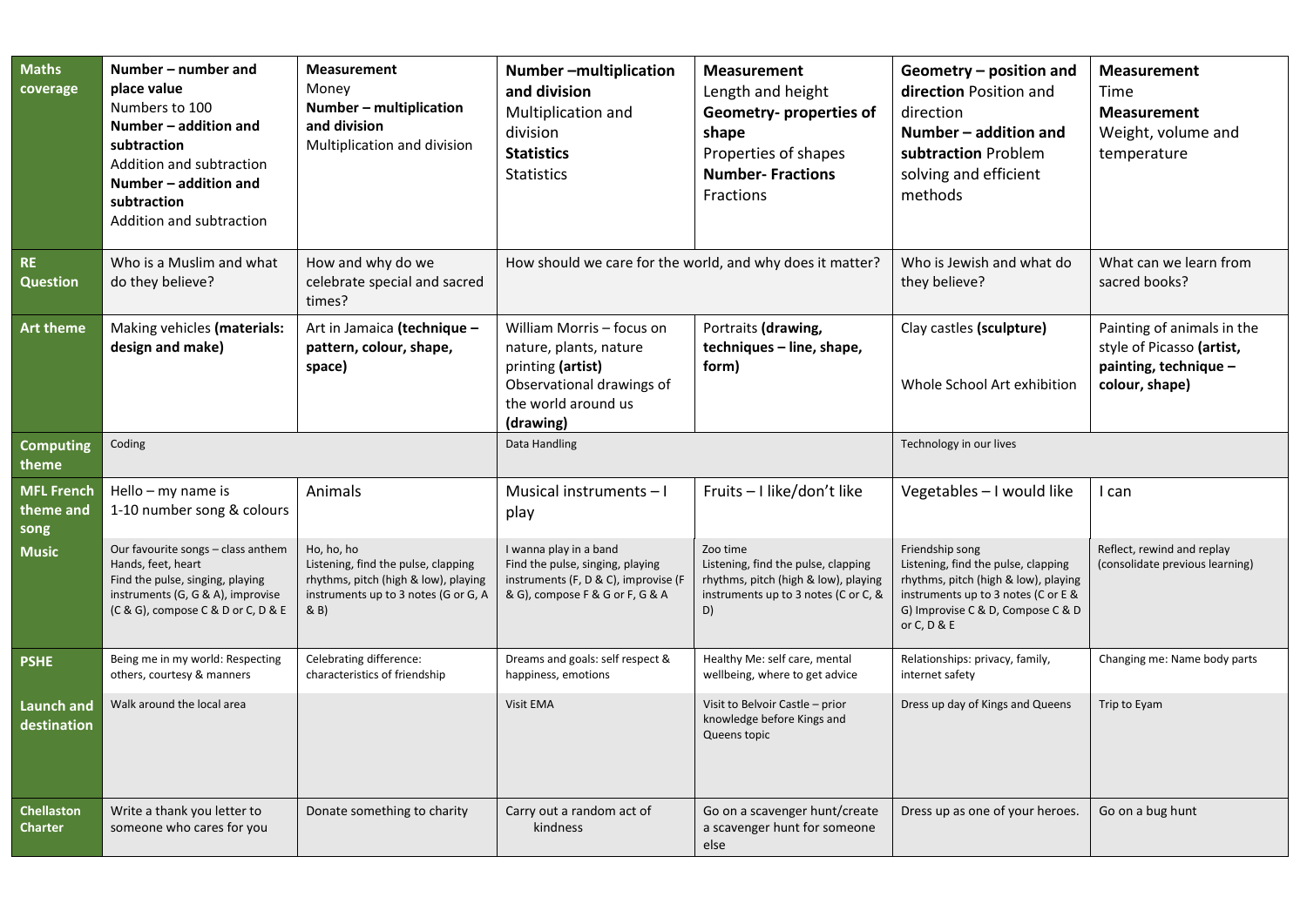| Year 3                             | <b>Autumn 1</b>                                                                                                                                                                                                                                                                                                                                                                   | <b>Autumn 2</b>                                                                                                                                                                                  | <b>Spring 1</b>                                                                                                                                                                                                                                                       | <b>Spring 2</b>                                                                                                                                                                                                                                                                                    | <b>Summer 1</b>                                                                                                                                                                                                                    | <b>Summer 2</b>                                                                                                              |
|------------------------------------|-----------------------------------------------------------------------------------------------------------------------------------------------------------------------------------------------------------------------------------------------------------------------------------------------------------------------------------------------------------------------------------|--------------------------------------------------------------------------------------------------------------------------------------------------------------------------------------------------|-----------------------------------------------------------------------------------------------------------------------------------------------------------------------------------------------------------------------------------------------------------------------|----------------------------------------------------------------------------------------------------------------------------------------------------------------------------------------------------------------------------------------------------------------------------------------------------|------------------------------------------------------------------------------------------------------------------------------------------------------------------------------------------------------------------------------------|------------------------------------------------------------------------------------------------------------------------------|
| <b>Topic</b>                       | The greatest inventors of them all!                                                                                                                                                                                                                                                                                                                                               | Anglo Saxons & Scots                                                                                                                                                                             | <b>Raging Rivers</b>                                                                                                                                                                                                                                                  | Legendary leaders                                                                                                                                                                                                                                                                                  | Great Outdoors - Study of the<br>local area                                                                                                                                                                                        | Roaming through the rainforest                                                                                               |
| <b>Key texts</b>                   | Stone Age Boy<br>The boy with the Bronze Axe<br>Du Iz Tak                                                                                                                                                                                                                                                                                                                         | The Abominables                                                                                                                                                                                  | The extraordinary colours of<br>Auden Dare<br>Fox                                                                                                                                                                                                                     | Shackleton's Journey                                                                                                                                                                                                                                                                               | The Iron Man - reading ready to<br>use as writing focus in Year 4<br>The secret of black rock                                                                                                                                      | The Great Kapok tree<br>The Jungle Challenge by Bear<br>Grylls                                                               |
| <b>Science focus</b>               | Rocks                                                                                                                                                                                                                                                                                                                                                                             | Light                                                                                                                                                                                            | Animals including humans                                                                                                                                                                                                                                              | Inspirational Scientists and their<br>experiments                                                                                                                                                                                                                                                  | Plants                                                                                                                                                                                                                             | Forces including magnets                                                                                                     |
| <b>Curriculum</b><br><b>Driver</b> | <b>History</b>                                                                                                                                                                                                                                                                                                                                                                    | <b>History</b>                                                                                                                                                                                   | Geography                                                                                                                                                                                                                                                             | <b>History</b>                                                                                                                                                                                                                                                                                     | Geography                                                                                                                                                                                                                          | Geography                                                                                                                    |
| <b>Key concepts</b>                | <b>Ancient History</b><br>Pre history; Stone Age to Iron Age<br>What was pre-history?<br>What and when was the Stone Age<br>Who were the first humans?<br>What is meant by hunter<br>gatherers?<br>What do artefacts tell us about life<br>in the glacial period?<br>What new inventions were there<br>in the stone age?<br>How did life change from the<br>Stone Age to Iron Age | <b>Middle History</b><br>Anglo Saxons and Scots<br>When were Anglo Saxons in<br>Britain?<br>How did they attempt to bring law<br>and order/<br>Why was Britain divided into so<br>many kingdoms? | Can identify European countries<br>and their features on a map.<br>Identify and locate big British cities<br>on a map.<br>Identify rivers on a map.<br>Why does a river never run out?<br>Why are rivers important?<br>What happens when rivers burst<br>their banks? | Significant individuals<br>Shackleton and Scott<br>What trips did they make and<br>when?<br>What are they remembered for?<br>Why was the trip known as a<br>voyage of endurance ill fated?<br>Who was the greatest leader and<br>why?<br>How do they compare to today's<br>explorers?(Bear Grylls) | <b>Local history</b><br>Cresswell Crags. How has the<br>landscape changed?<br>When were the Cresswell Crags<br>formed?<br>Who lived in the caves and what<br>was life like?<br>What can we learn from visiting<br>Cresswell Crags? | Where are the rainforests?<br>Why are the rainforests<br>important?<br>How do we know the rainforests<br>are being depleted? |
| <b>Mini driver</b>                 | <b>D&amp;T Food.</b><br>Is our diet healthier now?<br>Explore the principles of a healthy<br>and varied diet                                                                                                                                                                                                                                                                      | Geography<br>Topographical features of<br>settlements and land use patterns:<br>hills, mountains, caves, forests                                                                                 | D&T<br>Structures. Investigate bridges<br>Which bridge design is the<br>strongest?                                                                                                                                                                                    | Geography<br>Arctic environments. Locate on a<br>map. Why is it so cold at the<br>Arctic? Who can survive there?                                                                                                                                                                                   | Geography<br>Physical features of the<br>environment field study                                                                                                                                                                   | D&T<br>2D shape to 3D product. Make a<br>bag, phone or pencil case for<br>someone.                                           |
| <b>Maths focus</b>                 | Number - number and place<br>value<br>Place value within 1,000<br>Number - addition and<br>subtraction<br>Addition and subtraction                                                                                                                                                                                                                                                | Number - addition and<br>subtraction<br>Addition and subtraction<br>Number - multiplication and<br>division<br>Multiplication and division                                                       | Number - multiplication and<br>division<br>Multiplication and division<br><b>Measurement</b><br>Money                                                                                                                                                                 | <b>Statistics</b><br><b>Statistics</b><br>Measurement<br>Length<br><b>Number - fractions Fractions</b>                                                                                                                                                                                             | <b>Number - fractions</b><br>Fractions<br><b>Measurement</b><br>Time                                                                                                                                                               | Geometry - properties of shapes<br>Angles and properties of shapes<br>Measurement<br>Mass<br><b>Measurement</b><br>Capacity  |
| <b>RE Question</b>                 | Why are festivals important to religious communities?                                                                                                                                                                                                                                                                                                                             |                                                                                                                                                                                                  | Why do people pray?                                                                                                                                                                                                                                                   | What do different people<br>believe about God?                                                                                                                                                                                                                                                     | Why is the Bible so<br>important for Christians<br>today?                                                                                                                                                                          | What does it mean to be a<br>Christian in Britain today?                                                                     |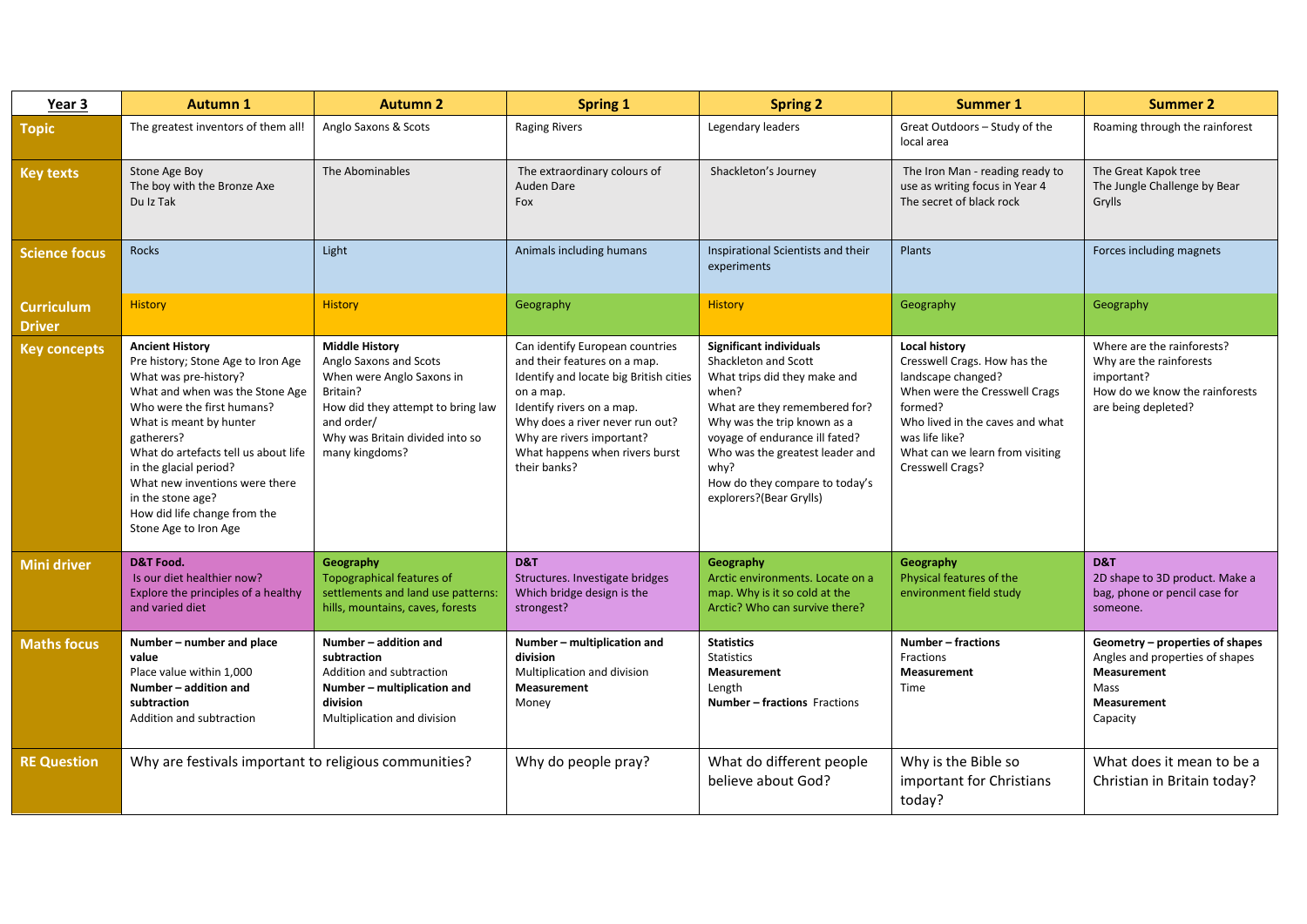| <b>Art theme</b>                    | Cave men wall images to re-<br>tell stories (drawing,<br>technique - line)                                                                                         | Anglo Saxon jewellery<br>(craft, technique – pattern)                                        |                                                                                                            | Arctic habitat diorama<br>(materials: design and<br>make)                       | Henri Rousseau (artist)<br>Landscape painting<br>(painting, technique $-$<br>colour)<br>Whole School Art exhibition | Clay models of jungle<br>animals (sculpture)                  |
|-------------------------------------|--------------------------------------------------------------------------------------------------------------------------------------------------------------------|----------------------------------------------------------------------------------------------|------------------------------------------------------------------------------------------------------------|---------------------------------------------------------------------------------|---------------------------------------------------------------------------------------------------------------------|---------------------------------------------------------------|
| <b>Computing</b><br>theme           | Coding                                                                                                                                                             |                                                                                              | Technology in our lives                                                                                    |                                                                                 | Data handling                                                                                                       |                                                               |
| <b>PSHE</b>                         | Being me in my world: friendships,<br>respect, bullying                                                                                                            | Celebrating difference : families,<br>friendships, respect                                   | Dreams and goals: emotions, self<br>respect                                                                | Healthy me: online safety, privacy,<br>self care                                | Relationships: family, friendships,<br>stereotypes                                                                  | Changing me: personal hygiene,<br>introducing puberty         |
| <b>MFL French</b>                   | Me<br>Greetings<br><b>Numbers</b>                                                                                                                                  | How old are you?<br>Family members<br>Colours                                                | Useful phrases<br>I like to play<br>In the playground                                                      | <b>Numbers</b><br>Hobbies<br>Pets                                               | Where I live<br>My house<br>In the kitchen                                                                          | Where I live<br>My house<br>In the kitchen                    |
| <b>Music</b>                        | Our favourite songs - class anthem<br>Let your spirit fly<br>Glocks and recorders. Sing in 2<br>parts. Play with 3 notes, compose<br>a simple melody using rhythms | Glockenspiel Stage 1<br>Learn to play and read notes C, D,<br>E, F. Compose with C, D, E & F | Three little birds<br>Glocks and recorders<br>Play, compose, improvise, choose<br>from notes C, D, E, F, G | The Dragon Song<br>Play, compose, improvise, choose<br>from notes D, E, G, A, B | Bringing us together<br>Glocks and recorders<br>Play, compose, improvise, choose<br>from notes D, E, G, A, B, C     | Reflect, rewind and replay<br>(consolidate previous learning) |
| <b>Launch and</b><br>destination    | Iron age visitor                                                                                                                                                   |                                                                                              | Visit to Attenborough Nature<br>Reserve                                                                    |                                                                                 | ??                                                                                                                  |                                                               |
| <b>Chellaston</b><br><b>Charter</b> | Write a message on a stone<br>and leave for someone<br>to find                                                                                                     | Make a den                                                                                   | Try to skim a stone across<br>the water                                                                    | Take part in a debate                                                           | Watch part of a David<br>Attenborough documentary                                                                   | Camp out- put up a tent                                       |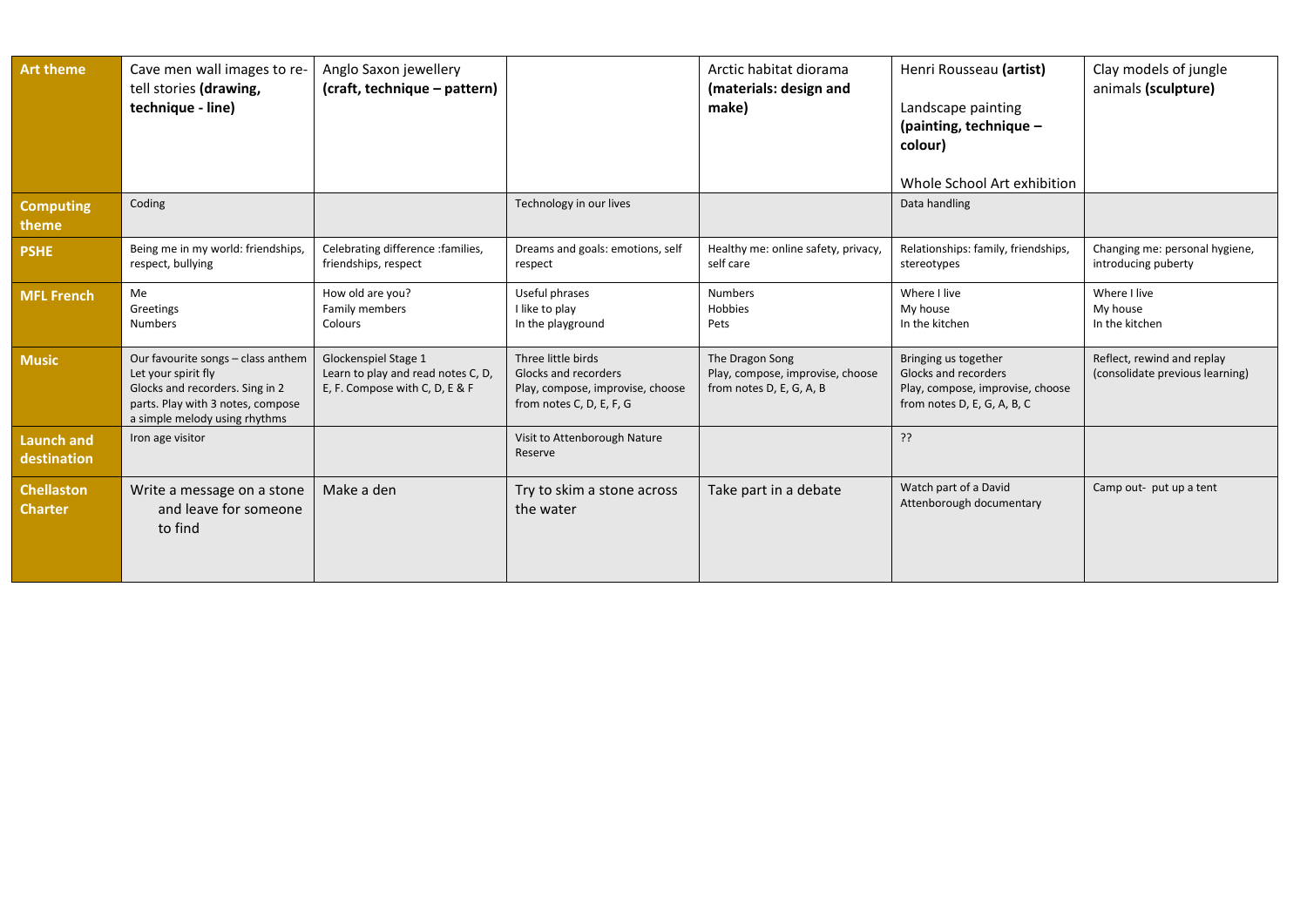| Year 4                             | <b>Autumn 1</b>                                                                                                                                                                                                                                      | <b>Autumn 2</b>                                                                                                                                | <b>Spring 1</b>                                                                                                                                                                                                                                   | <b>Spring 2</b>                                                                                                                                                                                              | <b>Summer 1</b>                                                                                                                                                                                                                                    | <b>Summer 2</b>                                                                                                                                                                        |
|------------------------------------|------------------------------------------------------------------------------------------------------------------------------------------------------------------------------------------------------------------------------------------------------|------------------------------------------------------------------------------------------------------------------------------------------------|---------------------------------------------------------------------------------------------------------------------------------------------------------------------------------------------------------------------------------------------------|--------------------------------------------------------------------------------------------------------------------------------------------------------------------------------------------------------------|----------------------------------------------------------------------------------------------------------------------------------------------------------------------------------------------------------------------------------------------------|----------------------------------------------------------------------------------------------------------------------------------------------------------------------------------------|
| <b>Topic</b>                       | <b>Once Upon a Raindrop</b>                                                                                                                                                                                                                          | <b>Marvellous Machines</b>                                                                                                                     | <b>Ancient Egyptians</b>                                                                                                                                                                                                                          | <b>Extreme Earth</b>                                                                                                                                                                                         | <b>Raiders and Traders</b>                                                                                                                                                                                                                         | <b>Richard Arkwright-</b><br><b>Hero or Villain?</b>                                                                                                                                   |
| <b>Key texts</b>                   | <b>Class Text: Raging Rivers</b><br>Horrible Geography / Water<br>Horse<br>Linked texts:<br>-Water Dance<br>-Flood<br>-Once upon a raindrop<br>-Rhythm of the Rain<br>-Rivers<br>-The Little Yellow Kayak<br>-The River Story<br>-Town is By the Sea | <b>Class Text: The Firework</b><br>Maker's Daughter<br>Linked texts:<br>-The Book of Big Science<br>Ideas<br>-National Geographic<br>-Iron Man | Class Text: Anthony and<br>Cleopatra / A Mummy Ate<br>my Homework<br>Linked texts:<br>-The Pharaoh's Fate (Non-<br>fiction)<br>-The Egyptian Cinderella<br>-Meet the Egyptians<br>-A day in the life on an<br>Egyptian                            | Class Text: Escape from<br>Pompeii / Charlotte's Web<br>Texts to support:<br>-Pebble in my pocket<br>-Everything Volcanoes and<br>earthquakes<br>-Survivors<br>-The street beneath my<br>feet<br>-Kapok Tree | Class Text: How to Train<br>Your Dragon by Cressida<br>Cowell<br>Linked Texts:<br>-Treasure Seekers-Viking<br>news<br>-The Dragon's Hoard                                                                                                          | Class Text: The Train to<br>impossible Places                                                                                                                                          |
| <b>Science focus</b>               | Sound                                                                                                                                                                                                                                                | Electricity                                                                                                                                    | Animals inc humans                                                                                                                                                                                                                                | Living Things and their<br>habitats                                                                                                                                                                          | States of matter                                                                                                                                                                                                                                   | Animals inc humans                                                                                                                                                                     |
| <b>Curriculum</b><br><b>Driver</b> | Geography                                                                                                                                                                                                                                            | Design Technology -                                                                                                                            | <b>History</b>                                                                                                                                                                                                                                    | Geography                                                                                                                                                                                                    | <b>History</b>                                                                                                                                                                                                                                     | <b>History</b>                                                                                                                                                                         |
| <b>Key Concept</b>                 | <b>Human and physical</b><br>geography<br>Why are towns built by<br>rivers?<br>Where are the longest rivers<br>in the world?<br>The parts of a river<br>The four stages of a river                                                                   | Electrical systems in<br>products<br>Water and steam power<br>Simple circuits and switches                                                     | Ancient history. When did<br>the Ancient Egyptians<br>live?<br>Why was the Nile<br>important?<br>What are the famous<br>human features the<br>Ancient Egyptians left<br>behind?<br>How were they built?<br>Who was in charge in<br>Ancient Egypt? | Key aspects of physical<br>geography<br>Causes of earthquakes<br>Tectonic Plates / The<br>Earth's Crust<br>Ring of Fire<br>Features of a volcano                                                             | <b>Middle history</b><br>When and why did the<br><b>Vikings leave</b><br>Scandinavia?<br>What do we mean by<br>invade and settle?<br>Where did the Vikings<br>come from?<br>Who were the Vikings in<br>conflict with?<br>What was their life like? | Significant<br>individual/local history<br>Where was he from?<br>What was he known for?<br>What did he invent?<br>How did this impact the<br>local area? Can we see his<br>impact now? |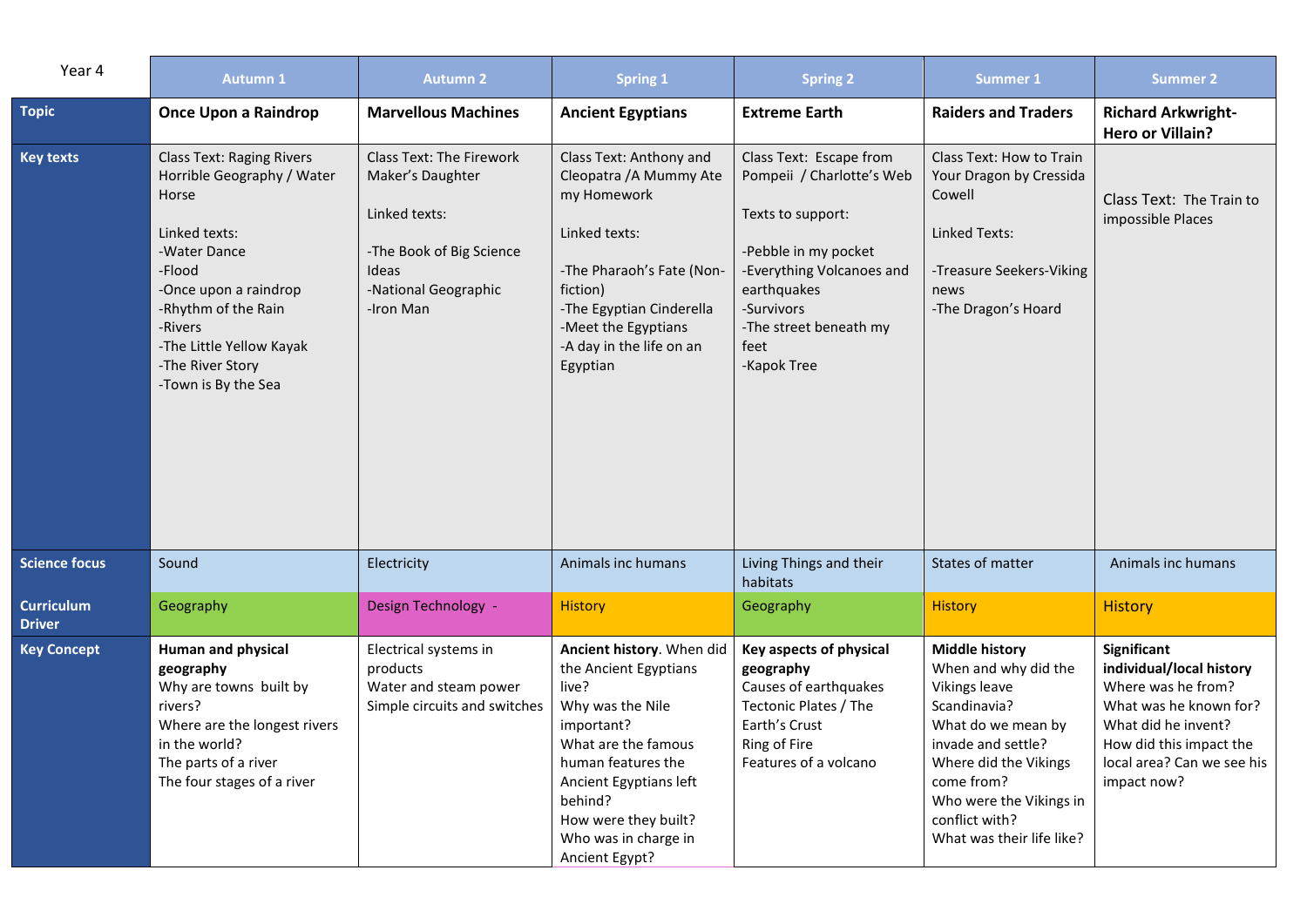|                          |                                                                                                                |                                                                                                                                                                                                 | Who was in<br>Tutankhamun's family? -<br>Family tree<br>What were hieroglyphics?                                                                                                                                                                  |                                                                                                                                                           |                                                                                                                                                                                                                                                                 |                                                                                                                                                          |
|--------------------------|----------------------------------------------------------------------------------------------------------------|-------------------------------------------------------------------------------------------------------------------------------------------------------------------------------------------------|---------------------------------------------------------------------------------------------------------------------------------------------------------------------------------------------------------------------------------------------------|-----------------------------------------------------------------------------------------------------------------------------------------------------------|-----------------------------------------------------------------------------------------------------------------------------------------------------------------------------------------------------------------------------------------------------------------|----------------------------------------------------------------------------------------------------------------------------------------------------------|
| <b>Mini driver</b>       | <b>Design Technology</b><br><b>Baking-French food</b>                                                          | <b>History of electrical</b><br>products - build on<br>chronology of travel<br>inventions in Y3                                                                                                 | Design Technology<br>Food - A savoury feast<br>based on Ancient<br>Egyptian food                                                                                                                                                                  |                                                                                                                                                           | Geography<br>Map work. Recap<br>countries of Europe                                                                                                                                                                                                             | Design Technology -<br><b>Water Power</b><br><b>Structures</b><br>Shell structures                                                                       |
| <b>Maths</b><br>Coverage | Number – number and<br>place value<br>4-digit numbers<br>Number – number and<br>place value<br>4-digit numbers | Number - addition and<br>subtraction<br>Addition and subtraction<br><b>Measurement</b><br>Measure - perimeter<br><b>Number- multiplication</b><br>and division<br>Multiplication<br>anddivision | Number-<br>multiplication and<br>division<br>Multiplication and<br>division<br><b>Measurement</b><br>Measure - area<br>Number - fractions<br>(including decimals)<br>Fractions                                                                    | Number – fractions<br>(including decimals)<br>Fractions<br>Number - fractions<br>(including decimals)<br>Decimals                                         | Number – fractions<br>(including decimals)<br><b>Decimals</b><br><b>Measurement</b><br>Money<br><b>Measurement</b><br>Time<br><b>Statistics</b><br><b>Statistics</b>                                                                                            | Geometry - properties<br>of shapes<br>Geometry - angles and<br>2D shapes<br>Geometry - position<br>and direction<br>Geometry - position<br>and direction |
| <b>RE Question</b>       | Why is Jesus inspiring to some<br>people?                                                                      | What can we learn from<br>religions about deciding<br>what is right and wrong?                                                                                                                  | Why are festivals important to religious communities?                                                                                                                                                                                             |                                                                                                                                                           | Why do some people<br>think that life is like a<br>and<br>journey<br>what<br>significant events mark<br>this?                                                                                                                                                   | What does it mean to be<br>Hindu in Britain today?                                                                                                       |
| <b>PSHE</b>              | Being me in my world: friendships,<br>respect, online safety                                                   | Celebrating difference: respect,<br>online safety                                                                                                                                               | Dreams and goals: healthy<br>behaviour, feelings                                                                                                                                                                                                  | Healthy me: emotions, online<br>safety, healthy relationships                                                                                             | Relationships: healthy family<br>life, friendships                                                                                                                                                                                                              | Changing me: personal hygiene,<br>signs of illness, puberty, intro to<br>conception                                                                      |
| <b>Art Theme</b>         | Monet (artist)<br><b>Who was Claude Monet?</b>                                                                 | Painting inspired by Monet<br>(painting, technique -<br>colour, pattern)<br><b>Water Lilies</b><br>Bridge over a pond<br><b>Sunset in venice</b><br>Drawing:<br>mendhi patterns                 | Self portraits/ Egyptian<br>style (drawing, technique<br>- form)- Egyptian self-<br>portraits<br>(materials: design and<br>make)- Papyrus pictures/<br>Egyptian necklace<br>(Sculpture, techniques -<br>form)<br>Canopic jars-clay /<br>cartouche | Katsushika Hokusai-<br>Japanese art (artist)<br>Volcano/wave (drawing<br>with wax, technique - line)<br><b>Extreme weather art-</b><br>volcanoes/tornados | Drawing with ink:<br>(technique and pattern)<br>To learn about Viking<br>Art<br>To study Viking patterns<br>and create drawings of<br>knots and Viking animals<br>To use cross hatching<br>and stippling to create<br>dragon head portraits.<br>Self portraits: | (materials: design and<br>make)<br>Design a water wheel                                                                                                  |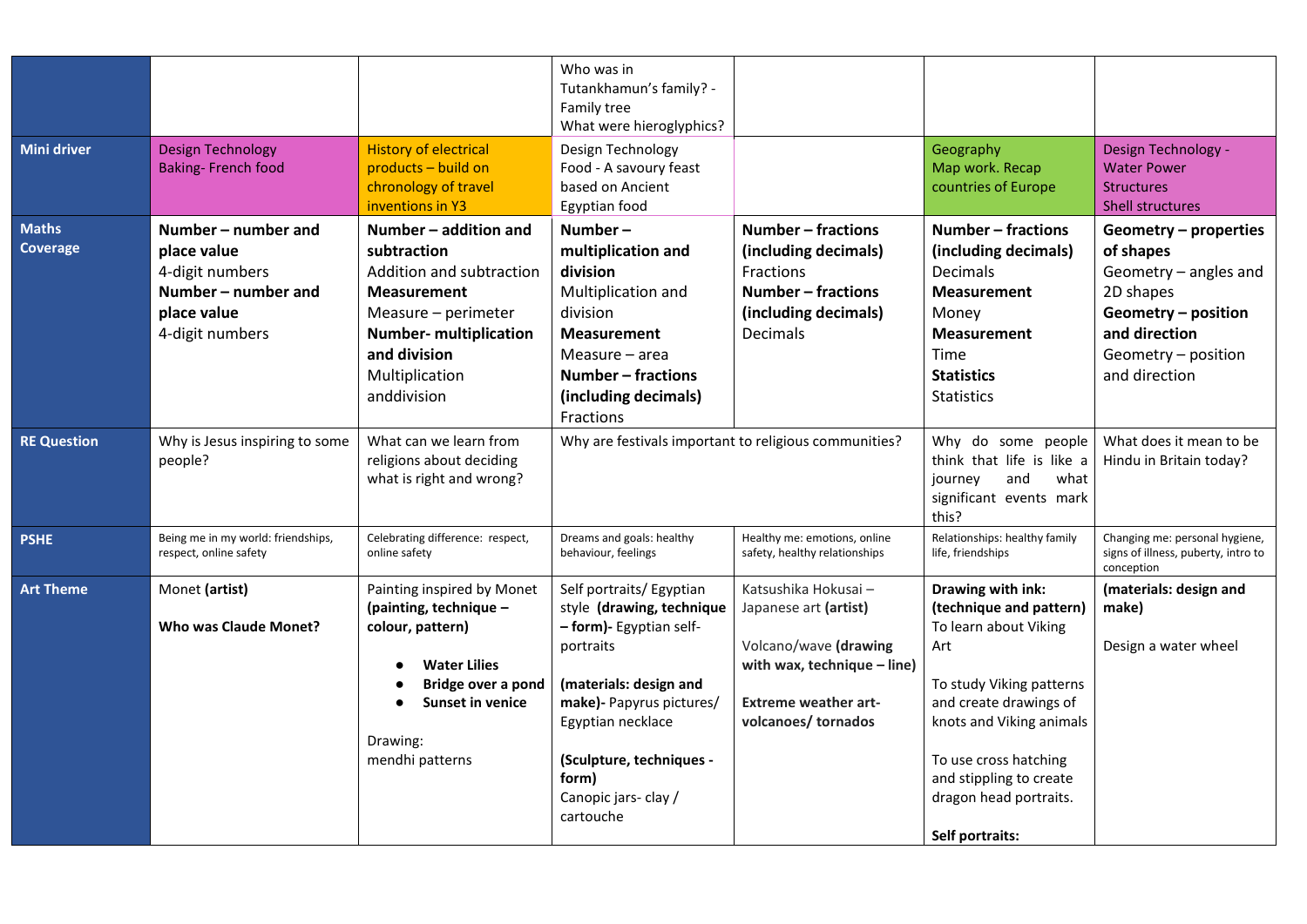|                                  |                                                                                                                                                 |                                                                                                                                                                                                                                                                    |                                                                                                                                                                                                                                                                                                                                     |                                                         | To draw a portrait of a<br>Viking warrior.                                                                                                                             |                                                                                                                                                                               |
|----------------------------------|-------------------------------------------------------------------------------------------------------------------------------------------------|--------------------------------------------------------------------------------------------------------------------------------------------------------------------------------------------------------------------------------------------------------------------|-------------------------------------------------------------------------------------------------------------------------------------------------------------------------------------------------------------------------------------------------------------------------------------------------------------------------------------|---------------------------------------------------------|------------------------------------------------------------------------------------------------------------------------------------------------------------------------|-------------------------------------------------------------------------------------------------------------------------------------------------------------------------------|
| <b>Computing focus</b>           | Multimedia<br>E safety SMART                                                                                                                    | Multimedia<br>E safety age appropriate<br>content                                                                                                                                                                                                                  | Coding<br>E Safety Acceptable use                                                                                                                                                                                                                                                                                                   | Technology in our lives & E<br>Safety cyber bullying    | Data handling<br>E Safety identify                                                                                                                                     | Multi-media<br>Coding-Lego<br>programming<br>E safety Online<br>relationships                                                                                                 |
| <b>MFL</b>                       | Presenting myself: name, age,<br>where I live, my nationality                                                                                   | My family                                                                                                                                                                                                                                                          | At the Cafe: food and<br>drink                                                                                                                                                                                                                                                                                                      | The classroom: what I<br>have, don't have               | Habitats                                                                                                                                                               | Review and reflect -<br>consolidate previous<br>learning                                                                                                                      |
| <b>Launch and</b><br>destination | Launch: To make a water<br>cycle in a bag.<br>Destination: To create a<br>Monet inspired canvas to<br>sell to parents at the art<br>exhibition. | Launch: Iron Man crime<br>scene<br>Build own circuits/ create<br>switches<br>Destination:<br>Make an Iron man out of<br>trash - use a circuit and<br>switch to make his eyes<br>light up.<br>Science week - experiment<br>a day/ whole school science<br>carousel? | Rural Pride - Potential<br>trip?<br>Derby Museum - to see<br>the preserved mummies<br>and artefacts or Egyptian<br>experience day.<br>A day in the life of an<br>Egyptian<br>British Museum Robbery-<br>Travel back in time to<br>collect artefacts and<br>replace the stolen ones<br>Grand re-opening of<br><b>Egyptian Museum</b> | Launch: Watch a film about<br>volcanoes<br>Destination: | Trip Jorvik Centre or<br>Viking Experience day<br>Make a viking long boat<br>with parents- with a<br>motor using what we<br>have learnt about an<br>electrical circuit | Trip to Cromford Mills?<br>Potential visit to Science<br>Industry museum?<br>https://www.scienceandi<br>ndustrymuseum.org.uk/le<br>arning/schools?f%5B0%5<br>D=key stage%3A29 |
| <b>Music focus</b>               | Our favourite songs - class anthem<br>Violin/Cello                                                                                              | Christmas carols<br>Violin/Cello                                                                                                                                                                                                                                   | Violin/Cello                                                                                                                                                                                                                                                                                                                        | Violin/Cello                                            | Violin/Cello                                                                                                                                                           | Violin/Cello                                                                                                                                                                  |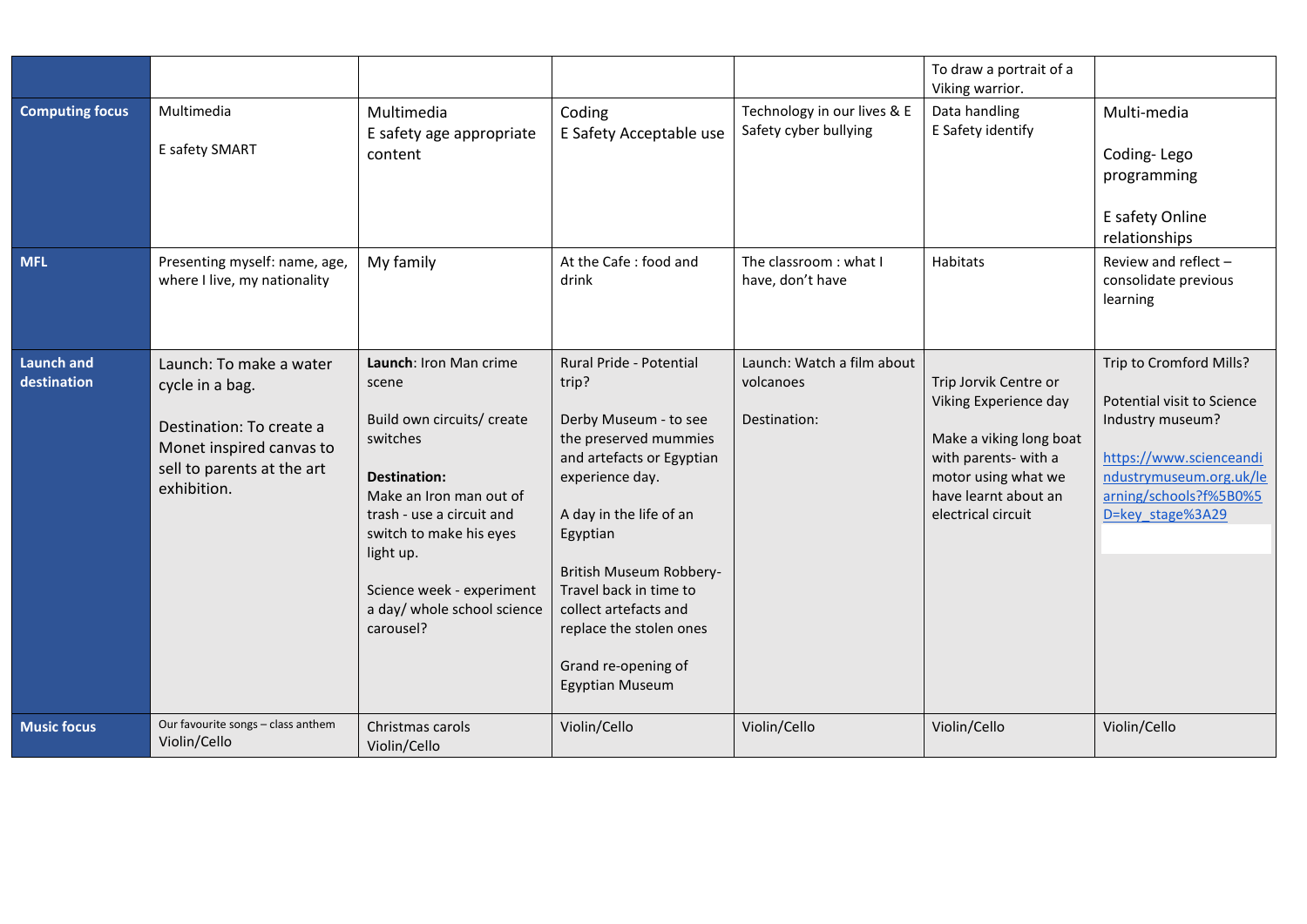| <b>Charter</b><br><b>Experience</b> | Have read at least 5 books<br>from a favourite author | Make a kite and fly it | Have tried 3 new types of<br>food | Whittle a stick | Sit round a campfire |
|-------------------------------------|-------------------------------------------------------|------------------------|-----------------------------------|-----------------|----------------------|
|                                     |                                                       |                        |                                   |                 |                      |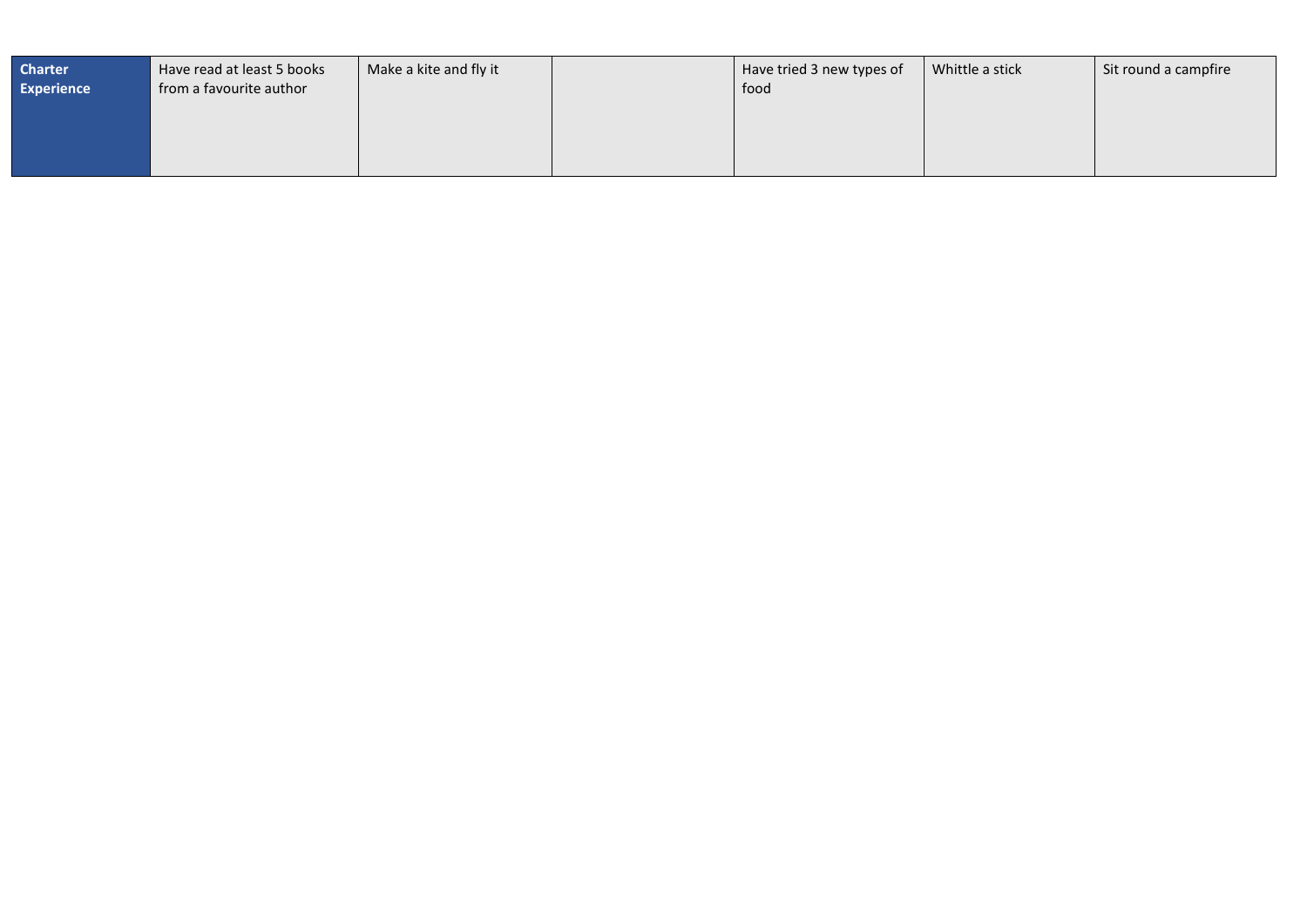| Year 5                                      | <b>Autumn 1</b>                                                                                                                              | <b>Autumn 2</b>                                                                                                                                                                                                                                        | <b>Spring 1</b>                                                                                                                                                            | <b>Spring 2</b>                                                                                                                                                    | Summer 1                                                                                                                                                                                                                    | <b>Summer 2</b>                                                                                                                     |
|---------------------------------------------|----------------------------------------------------------------------------------------------------------------------------------------------|--------------------------------------------------------------------------------------------------------------------------------------------------------------------------------------------------------------------------------------------------------|----------------------------------------------------------------------------------------------------------------------------------------------------------------------------|--------------------------------------------------------------------------------------------------------------------------------------------------------------------|-----------------------------------------------------------------------------------------------------------------------------------------------------------------------------------------------------------------------------|-------------------------------------------------------------------------------------------------------------------------------------|
| <b>Topic</b>                                | Who let the God's out?<br><b>Ancient Greeks</b>                                                                                              | Out of This World                                                                                                                                                                                                                                      | <b>Tudors</b>                                                                                                                                                              | Fight for your right                                                                                                                                               | We love Derbyshire                                                                                                                                                                                                          | All the fun of the fair                                                                                                             |
| <b>Key texts</b>                            | Who let the gods out?                                                                                                                        | <b>Cosmic Frank Cottrell</b><br>Boyce                                                                                                                                                                                                                  | What's so special about<br>Shakespeare?                                                                                                                                    | Thief by Malorie<br>Blackman<br>Welcome to Nowhere by<br>Elizabeth Laird                                                                                           | <b>Street Child Berlie</b><br>Doherty                                                                                                                                                                                       | <b>Cogheart by Peter Bunzl</b>                                                                                                      |
| <b>Science Focus</b>                        | Living things and their<br>habitats                                                                                                          | Earth and Space                                                                                                                                                                                                                                        | Animals inc humans                                                                                                                                                         | Properties and Change of Materials                                                                                                                                 |                                                                                                                                                                                                                             | <b>Forces</b>                                                                                                                       |
| Wider<br><b>Curriculum</b><br><b>Driver</b> | <b>History</b>                                                                                                                               | Geography                                                                                                                                                                                                                                              | <b>History</b>                                                                                                                                                             | <b>History</b>                                                                                                                                                     | Geography                                                                                                                                                                                                                   | <b>Design Technology</b>                                                                                                            |
| <b>Key Concept</b>                          | Who were the Ancient<br>Greeks?<br>What did they believe<br>in?<br>What were the Olympic<br>games?                                           | Fieldwork: Use Google<br>Earth to locate a country<br>or place of interest and to<br>identify deserts around<br>the world.<br>What are the features of<br>deserts?<br>Fieldwork - use of graphs<br>to find out about rainfall<br>and pollution levels. | When did the Tudors<br>live?<br>In what order did the<br>Tudor monarchs rule?<br>How was life different<br>for rich and poor<br>Tudors?<br>What was the Spanish<br>Armada? | Who were the<br>Suffragettes?<br>What was Emmeline<br>Pankhurst famous for?<br>Civil rights - when did<br>the movement start<br>and why? What did it<br>accomplish | Fieldwork: Ordinance<br>Survey maps and symbols<br>- can you find your way<br>on the Tissington Trail?<br>What is Derbyshire like?<br>Are there any cities in<br>Derbyshire?<br>What is the highest point<br>in Derbyshire? | Mechanical Systems-<br>Pulleys, gears or cams<br>Make a ferris<br>wheel/fairground wheel.                                           |
| Mini driver                                 | <b>Design Technology Food</b><br>Celebrating culture and<br>seasonality.<br>Prepare savoury dishes                                           | <b>History</b><br>Race to the moon<br>Who got there first?<br>How do we know it<br>happened?                                                                                                                                                           | <b>Design Technology</b><br>Structures - Frame<br>structures.                                                                                                              |                                                                                                                                                                    |                                                                                                                                                                                                                             | <b>History</b><br><b>Inventions that changed</b><br>the world (timeline of<br>inventions)                                           |
| <b>Maths</b><br>Coverage                    | Number - number and<br>place value<br>Place value within<br>100,000<br>Number – number and<br>place value<br>Place value within<br>1,000,000 | <b>Statistics</b><br>Graphs and tables<br>Number-<br>multiplication and<br>division Multiplication<br>and division<br><b>Measurement</b>                                                                                                               | Number-<br>multiplication and<br>division<br>Multiplication and<br>division<br>Number - fractions<br>(including decimals<br>and percentages)                               | Number - fractions<br>(including decimals<br>and percentages)<br>Fractions<br>Number - fractions<br>(including decimals<br>and percentages)                        | Number - fractions<br>(including decimals<br>and percentages)<br><b>Decimals</b><br>Geometry - properties<br>of shapes<br>Geometry - properties<br>of shapes                                                                | Geometry - position<br>and direction<br>Geometry - position<br>and direction<br><b>Measurement</b><br>Measure - converting<br>units |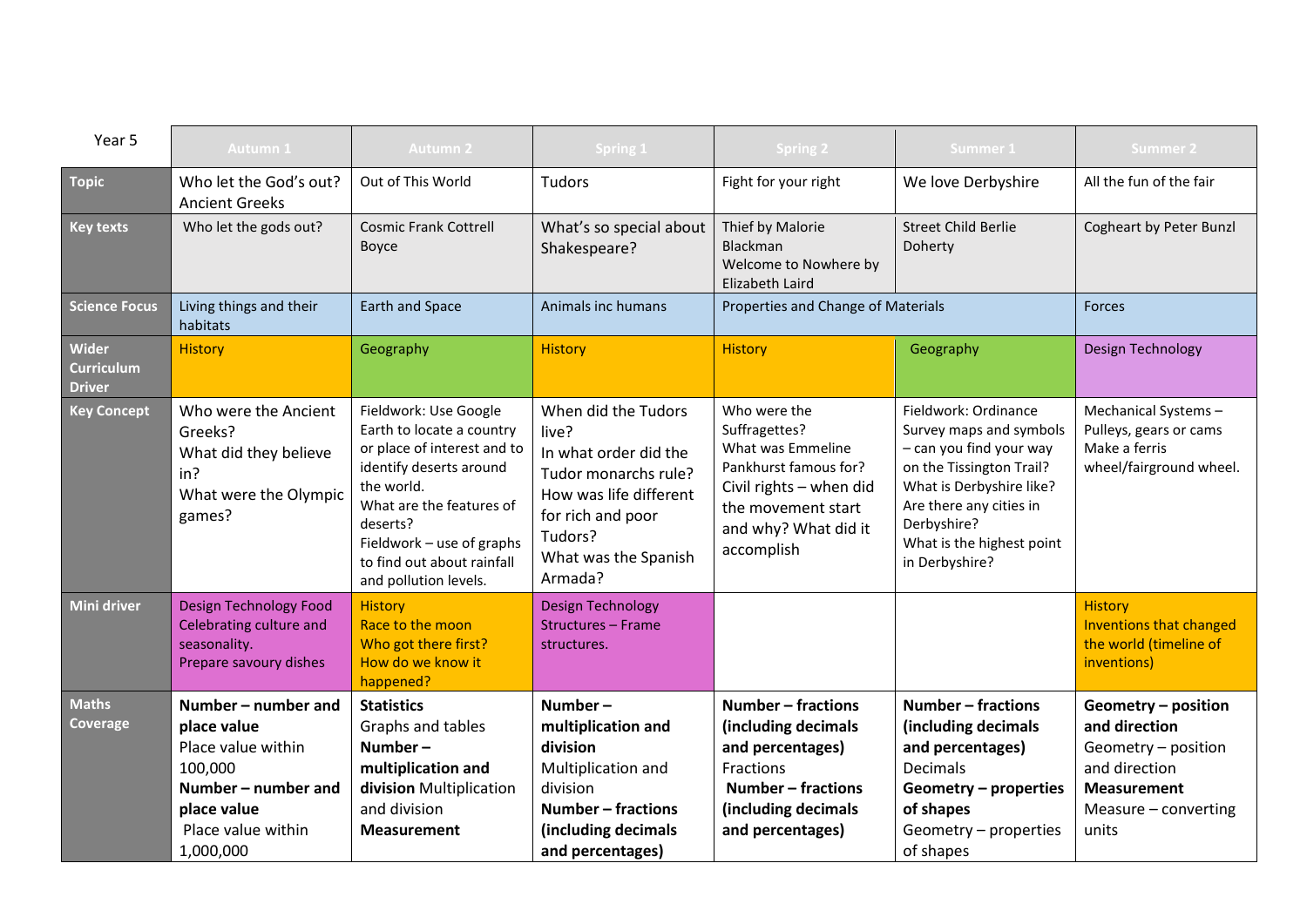|                                  | Number - addition and<br>subtraction<br>Addition and<br>subtraction                                         | Measure - area and<br>perimeter                                                             | Fractions<br><b>Number - fractions</b><br>(including decimals<br>and percentages)<br>Fractions | Decimals and<br>percentages                                            | <b>Geometry - properties</b><br>of shapes<br>Geometry - properties<br>of shapes                                                                                                                                     | <b>Measurement</b><br>Measure - volume and<br>capacity                                |
|----------------------------------|-------------------------------------------------------------------------------------------------------------|---------------------------------------------------------------------------------------------|------------------------------------------------------------------------------------------------|------------------------------------------------------------------------|---------------------------------------------------------------------------------------------------------------------------------------------------------------------------------------------------------------------|---------------------------------------------------------------------------------------|
| <b>RE Question</b>               | Why do some people<br>think that God exists?                                                                | If God is everywhere why<br>go to a place of worship?                                       | What would God do? (Can we live by the values of<br>Jesus in the twenty-first century?)        |                                                                        | What does it mean to be a Muslim in Britain today?                                                                                                                                                                  |                                                                                       |
| <b>PSHE</b>                      | Being me in my world: families,<br>respect                                                                  | Celebrating difference: families,<br>relationships, respect                                 | Dreams and goals: friendships,<br>emotions, physical exercise                                  | Healthy me: friendships,<br>respect, online safety, diet &<br>exercise | Relationships: friendships,<br>bullying                                                                                                                                                                             | Changing me: marriage,<br>personal data, mental illness,<br>puberty, menstrual health |
| <b>Art Theme</b>                 | <b>Ancient Egyptian</b><br>hieroglyphs (technique -<br>space, pattern, form)<br><b>Pyramids (sculpture)</b> | Jackson Pollock (artist)<br>Painting galaxies in space<br>inspired by Pollock<br>(painting) | Portraits (drawing - ink,<br>technique - pattern)                                              |                                                                        | Andy Goldsworthy (artist)<br>- (possibility to see his<br>work Yorkshire Sculpture<br>Park)<br>Sculpture in the<br>landscape/school<br>(materials: design and<br>make, sculpture)<br>Whole School Art<br>exhibition |                                                                                       |
| <b>Computing</b><br>focus        | Coding 5.1                                                                                                  | Game creator 5.5                                                                            | Online Safety 5.2                                                                              | Spreadsheets crash<br>course 5.3                                       | Concept maps 5.7                                                                                                                                                                                                    | 3D modelling 5.6                                                                      |
| <b>MfL French</b>                | Do you have a pet?                                                                                          | The date                                                                                    | The Tudors                                                                                     | Clothes                                                                | The weather                                                                                                                                                                                                         | Reflect and review -<br>consolidate previous<br>learning                              |
| <b>Music focus</b>               | Our favourite songs - class<br>anthem<br>Violin/cello                                                       | Violin/cello                                                                                | Violin/cello                                                                                   | Violin/cello                                                           | Violin/cello                                                                                                                                                                                                        | Violin/cello                                                                          |
| <b>Launch and</b><br>destination |                                                                                                             |                                                                                             | Visit Mary Arden's house<br>in Stratford                                                       |                                                                        | Take part in a protest                                                                                                                                                                                              | <b>Alton Towers Visit</b><br>JCB contact                                              |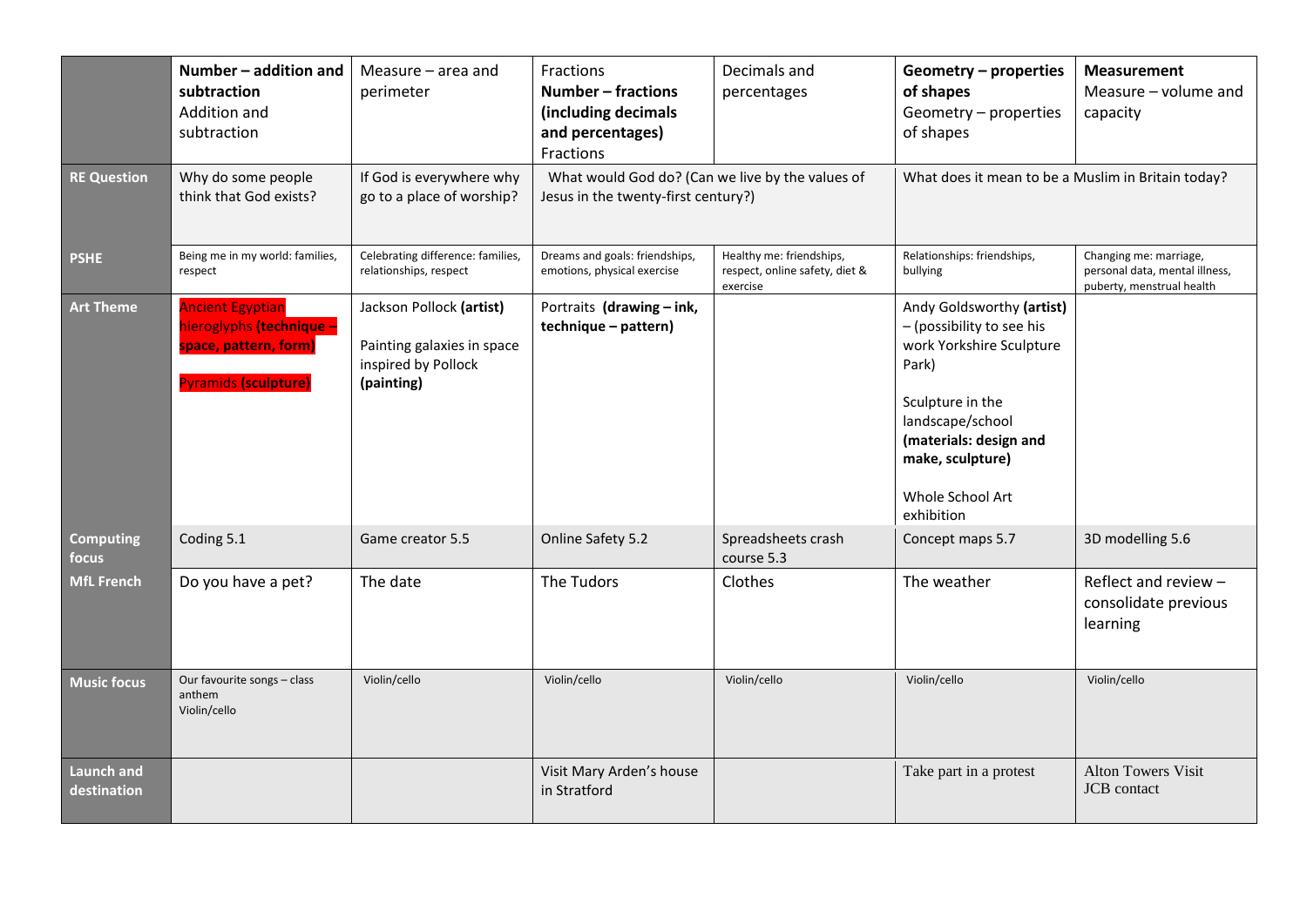| <b>Charter</b><br><b>Experience</b> | Raise awareness for an<br>environmental cause | Invent a playground game   Fundraise for an<br>and lead it one lunchtime | environmental cause | Go orienteering | Trail/climb Thorpe<br>Cloud? | Walk along the Tissington   Give a presentation about  <br>something you feel<br>passionate about |
|-------------------------------------|-----------------------------------------------|--------------------------------------------------------------------------|---------------------|-----------------|------------------------------|---------------------------------------------------------------------------------------------------|
|                                     |                                               |                                                                          |                     |                 |                              |                                                                                                   |

| Year 6                                             | <b>Autumn 1</b>                                                                                                                                                           | <b>Autumn 2</b>                                                                                                                                | <b>Spring 1</b>                                                                                                                        | <b>Spring 2</b>                                                                                                                                                                                                     | <b>Summer 1</b>                                                                                                                                                                                  | <b>Summer 2</b>                                                                                    |
|----------------------------------------------------|---------------------------------------------------------------------------------------------------------------------------------------------------------------------------|------------------------------------------------------------------------------------------------------------------------------------------------|----------------------------------------------------------------------------------------------------------------------------------------|---------------------------------------------------------------------------------------------------------------------------------------------------------------------------------------------------------------------|--------------------------------------------------------------------------------------------------------------------------------------------------------------------------------------------------|----------------------------------------------------------------------------------------------------|
| <b>Topic</b>                                       | From Derby to Manaus                                                                                                                                                      | <b>Rotten Romans</b>                                                                                                                           | The golden age: Ancient<br><b>Islamic Civilisation</b><br>Friend of Foe?                                                               | <b>Trading Places</b>                                                                                                                                                                                               | WW2 and impact in Derby                                                                                                                                                                          |                                                                                                    |
| <b>Key texts</b>                                   | The Murderer's Ape by<br>Jacob Wegelius                                                                                                                                   |                                                                                                                                                | Macbeth                                                                                                                                | Holes                                                                                                                                                                                                               | Night Flights by Philip<br>Reeve<br>Once by Morris Gleitzman<br>The Boy in the Striped<br>Pyjamas                                                                                                | Go Big<br>Wonder by R.J Palacio                                                                    |
| <b>Science</b><br><b>Focus</b>                     | Light                                                                                                                                                                     | Living Things and their<br>habitats                                                                                                            | <b>Evolution and Inheritance</b>                                                                                                       | Animals inc humans (DARE)                                                                                                                                                                                           | Electricity                                                                                                                                                                                      | Electricity                                                                                        |
| <b>Wider</b><br><b>Curriculum</b><br><b>Driver</b> | Geography                                                                                                                                                                 | <b>History</b>                                                                                                                                 | <b>History</b>                                                                                                                         | Geography                                                                                                                                                                                                           | <b>History</b>                                                                                                                                                                                   |                                                                                                    |
| <b>Key Concept</b>                                 | Fieldwork: 4 and 6 figure<br>grid references<br>What are the key features<br>of Manaus?<br>Is Derby or Manaus more<br>likely to flood?<br>What time zone is Manaus<br>in? | Who were the Romans?<br>When and why did they<br>come to Britain?<br>How did they change<br>our landscape?<br>Did everyone like the<br>Romans? | What was the Islamic<br>golden age?<br>Who was Muhammad?<br>What was the Silk Road?<br>What impact does early<br>Islam have on us now? | Changing landscapes<br>Fieldwork: Digital mapping<br>The impact of the Olympic<br>Park in London - has it<br>benefited local residents?<br>How was renewable energy<br>used in the building of the<br>Olympic Park? | Why did WW2 start?<br>Who were the world leaders at the time?<br>What was life like during WW2?<br>Case Study The day the bombs fell on Rolls Royce<br>What did the pilot Jonny Johnson achieve? |                                                                                                    |
| <b>Mini drivers</b>                                |                                                                                                                                                                           | Design technology<br>Food - prepare a healthy<br>meal using seasonal<br>produce                                                                | Design technology<br>Combining different fabric<br>shapes                                                                              | <b>History</b><br><b>History of the Olympics</b>                                                                                                                                                                    | Design technology<br>Using more complex<br>switches and circuits.<br><b>Impact of Mr Royce</b>                                                                                                   | Transition                                                                                         |
| <b>Maths</b><br><b>Coverage</b>                    | Number – number and<br>place value<br>Place value within<br>100,000<br>Number – number and<br>place value                                                                 | <b>Statistics</b><br>Graphs and tables<br>$Number - multiplication$<br>and division<br>Multiplication and<br>division                          | Number - multiplication<br>and division<br>Multiplication and<br>division                                                              | Number - fractions<br>(including decimals and<br>percentages)<br>Fractions                                                                                                                                          | Number - fractions<br>(including decimals and<br>percentages)<br><b>Decimals</b><br>Geometry - properties<br>of shapes                                                                           | Geometry - position<br>and direction<br>Geometry - position<br>and direction<br><b>Measurement</b> |